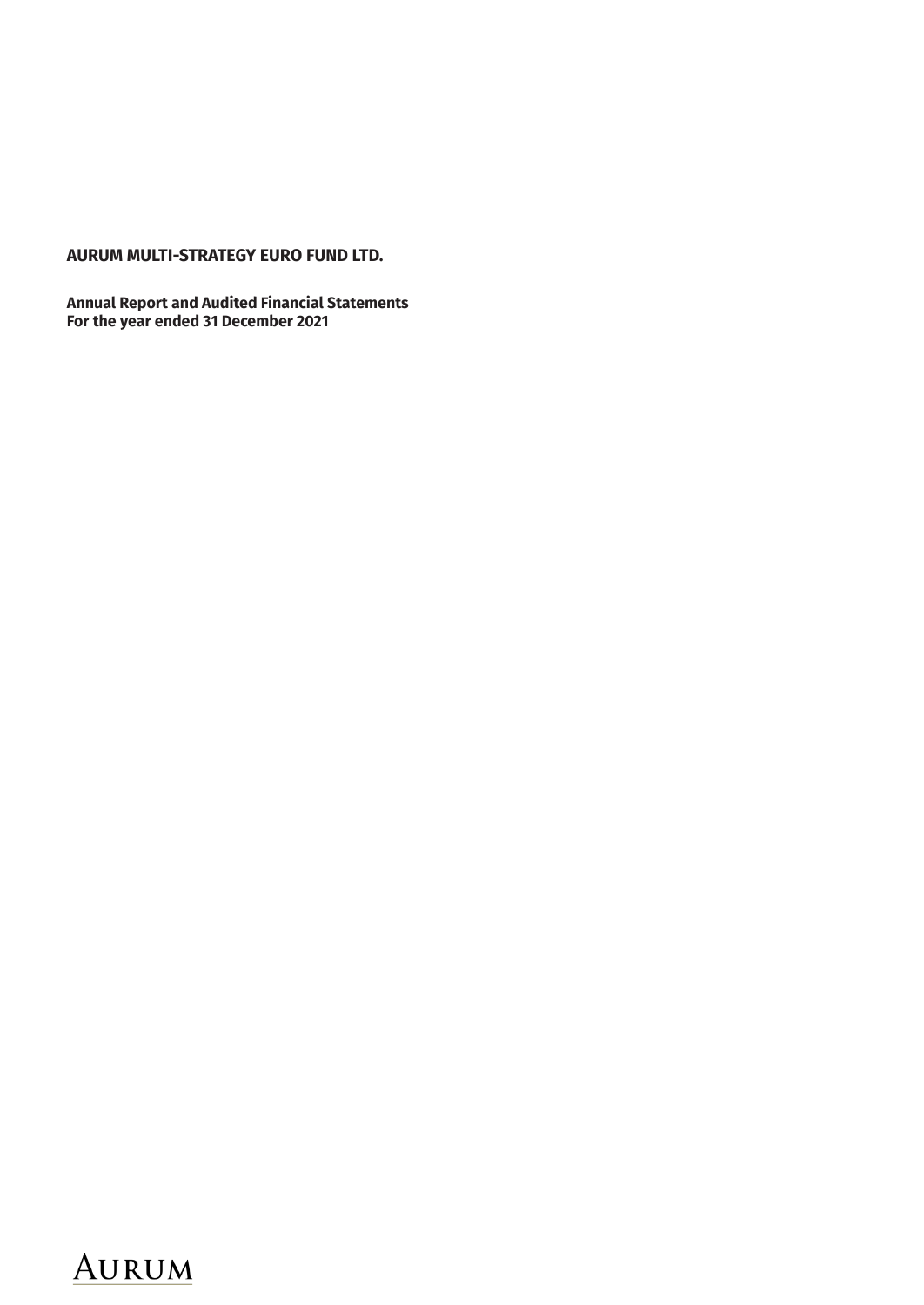# **Annual Report and Audited Financial Statements Contents**

|                                                                       | Page      |
|-----------------------------------------------------------------------|-----------|
| Directors and service providers                                       | 1         |
| Directors' Report                                                     | $2 - 3$   |
| Portfolio Statement as at 31 December 2021                            | 4         |
| Independent Auditor's report                                          | $5 - 7$   |
| <b>Financial Statements</b>                                           |           |
| Statement of Comprehensive Income for the year ended 31 December 2021 | 8         |
| Statement of Financial Position as at 31 December 2021                | 9         |
| Statement of Cash Flows for the year ended 31 December 2021           | 10        |
| Notes to the Financial Statements                                     | $11 - 22$ |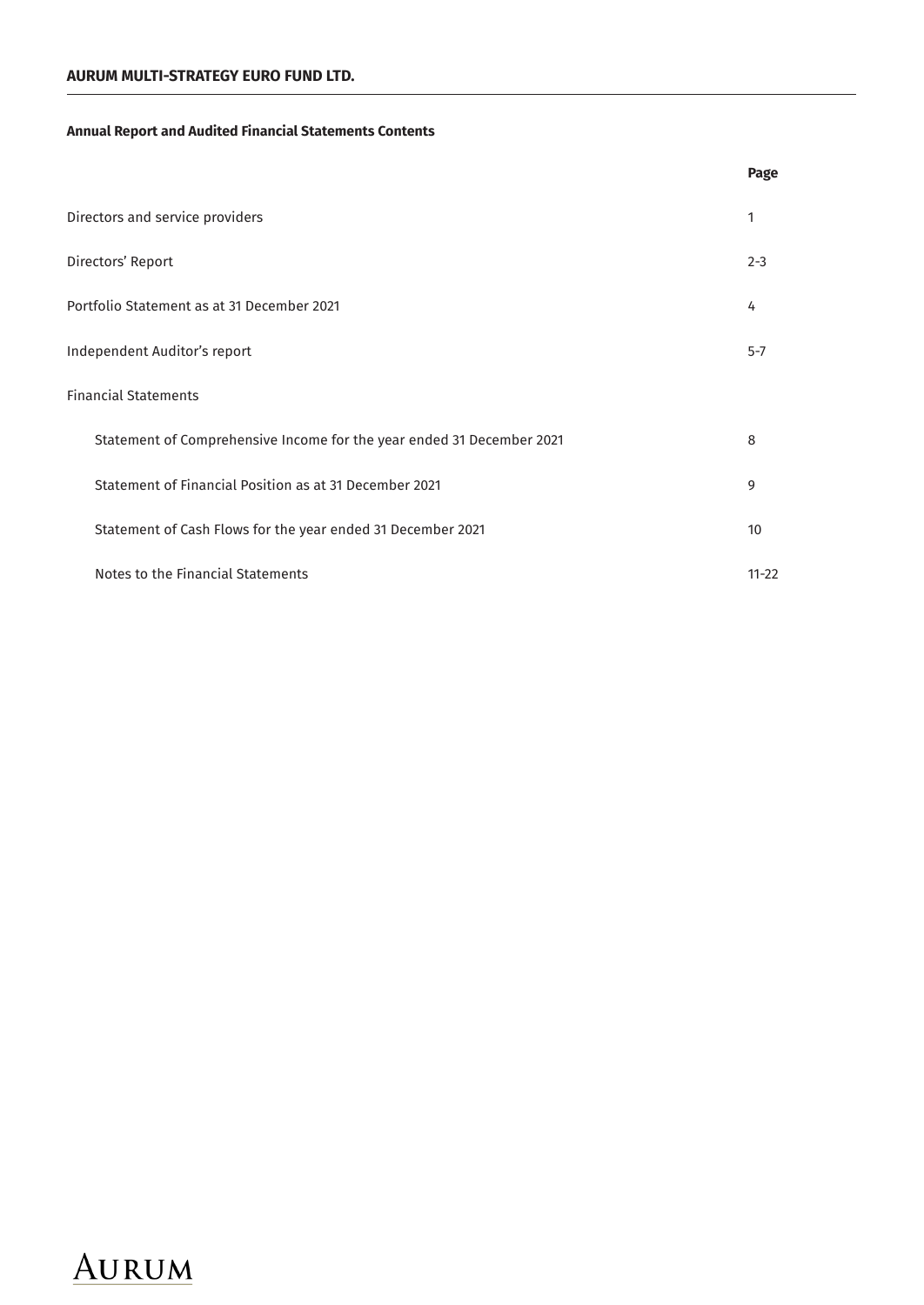# <span id="page-2-0"></span>**Directors and service providers**

*Company and Registered Office Directors* Aurum Multi-Strategy Euro Fund Ltd. **Dudley R Cottingham** Aurum House<br>
35 Richmond Road<br>
25 Richmond Road<br>
26 November 2012<br>
27 November 2013<br>
28 November 2013<br>
28 November 2013<br>
28 November 2013<br>
29 November 2013 35 Richmond Road and a series of the Adam Hopkin Adam Hopkin Adam Hopkin<br>
Hamilton HM 08 Hamilton HM 08<br>Bermuda

Aurum Fund Management Ltd. Global Fund Services Ltd. Aurum House **Century House** 35 Richmond Road 16 Par-la-Ville Road Hamilton HM 08 Hamilton HM 08 Bermuda Bermuda

*Depositary Secretary* Northern Trust Fiduciary Services (Ireland) Limited George's Court **Century House** 54-62 Townsend Street 16 Par-la-Ville Road<br>Dublin 2 Par-la-Ville Road Dublin 2 Ireland Bermuda Bermuda

*Administrator, Sub-Registrar and Transfer Agent Sponsoring Member for Bermuda Stock Exchange* Northern Trust International Fund Administration Services Continental Sponsors Ltd. (Ireland) Limited Century House George's Court **16 Par-la-Ville Road** 54-62 Townsend Street **Hamilton HM 08** Dublin 2 **Bermuda** Ireland

*Auditor Bermuda Legal Advisers* KPMG **Convers Dill & Pearman Limited** Convers Dill & Pearman Limited Chartered Accountants **Clarendon House** Statutory Audit Firm 2 Church Street 1 Harbourmaster Place Hamilton HM 11 International Financial Services Centre **Bermuda** Bermuda Dublin 1 Ireland

Kevin Gutkint Bronwyn Wright† Fiona Mulhall† Michael J Harvey

†Independent Directors

*Promoter & Investment Adviser Bermuda Administrator & Registrar*

Hamilton HM 08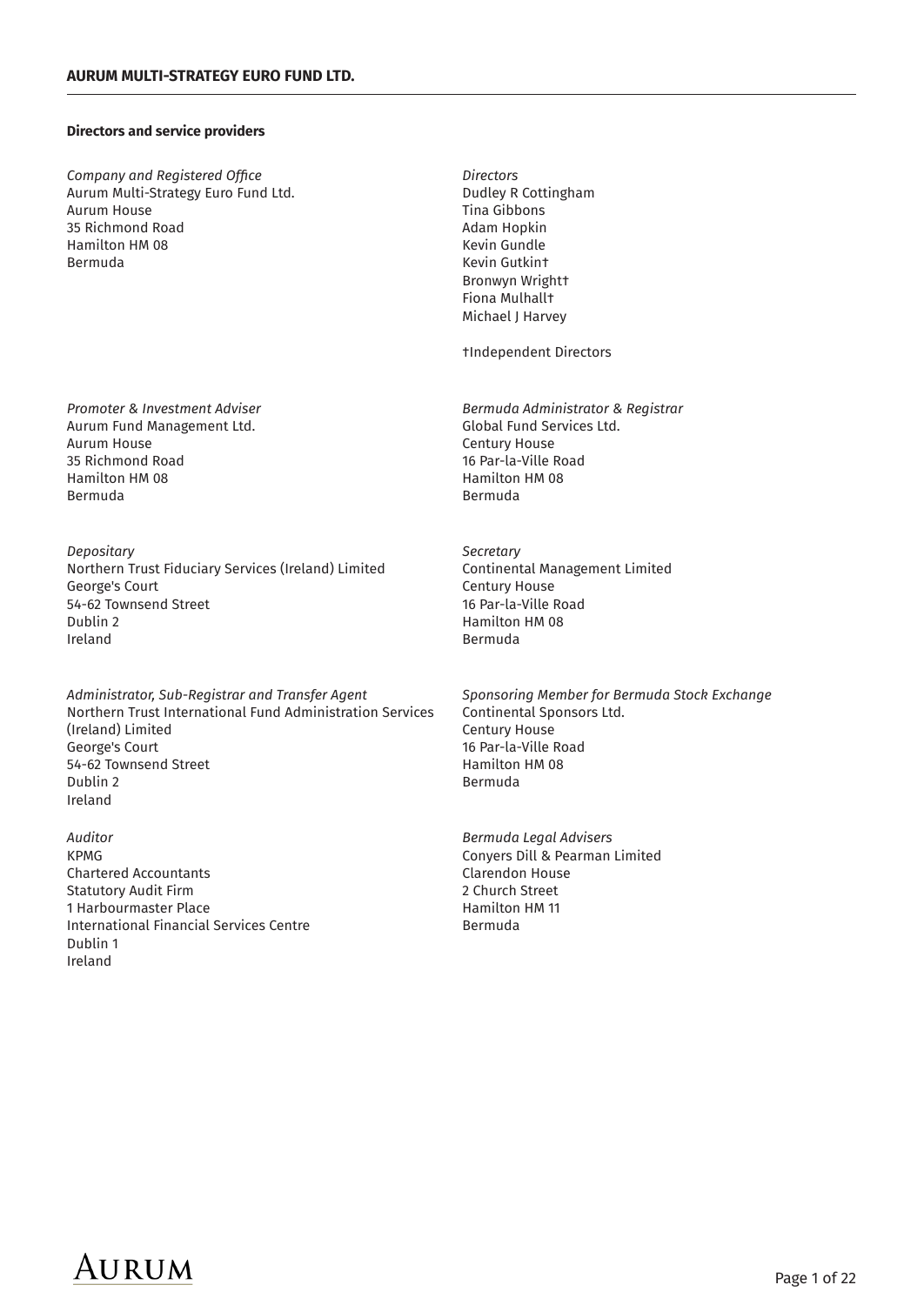# <span id="page-3-0"></span>**Directors' Report**

The Directors have the pleasure to present the annual report and audited financial statements of Aurum Multi-Strategy Euro Fund Ltd. (the "Company" or the "Euro Fund") for the year ended 31 December 2021 as set out herein in respect of matters required by the Bermuda Stock Exchange listing regulations.

# Principal Material Changes

There have been no material changes in the objectives, strategies or key service providers of the Company during the year ended 31 December 2021.

The Prospectus of the Company was updated on 9 March 2021 to include statements in accordance with the Sustainable Finance Disclosure Regulation (EU) 2019/2088 ("SFDR").

### Principal Activities

At 31 December 2021 the Net Asset Value ("NAV") per Participating Share for each class of share was as follows:

|                                            | <b>NAV per Participating Share</b> |            |  |
|--------------------------------------------|------------------------------------|------------|--|
| <b>Share Class</b>                         | 31/12/2021                         | 31/12/2020 |  |
| l Standard Euro Share Class Restricted     | €181.61                            | €170.79    |  |
| Standard Euro Share Class Unrestricted*    | €100.75                            |            |  |
| Professional Euro Share Class Unrestricted | €147.40                            | €138.25 l  |  |

\*The Standard Euro Share Class Unrestricted shares were launched on 1 October 2021.

Shares of the Euro Fund are denominated in euro. The Euro Fund is one of three Feeder Funds (the "Feeder Funds") comprising the Euro Fund, Aurum Multi-Strategy Sterling Fund Ltd. (the "Sterling Fund") and Aurum Multi-Strategy Dollar Fund Ltd. (the "Dollar Fund") that invest in Aurum Multi-Strategy Fund Ltd. (the "Master Fund"). The other Feeder Funds have sterling and US dollar denominated shares respectively. The Euro Fund is listed on the Bermuda Stock Exchange.

The Feeder Funds must invest solely into Participating Shares of the Master Fund, except in the case of the Euro and Sterling Funds in respect of currency hedging. The Participating Shares of the Master Fund are valued in US dollars. The Euro and Sterling Funds whilst investing into US dollar denominated Participating Shares of the Master Fund will, by appropriate currency hedging, seek to protect the value of their shares in their respective currencies. The Master Fund pays the fees of the Administrators, Depositary, Audit, formation and minor out of pocket expenses and Directors' Fees of all Funds. Each Feeder Fund will otherwise bear its own costs and liabilities.

The Company's performance is allied with the performance of the Master Fund. The Market Review and Outlook for the Master Fund for the year ended 31 December 2021, is contained within the annual report of the Master Fund, which is appended to the Company's financial statements.

# Dividends

No dividends have been declared in the year ended 31 December 2021 (2020: €Nil) and the Directors do not recommend the payment of any dividends for the year ended 31 December 2021 (2020: €Nil).

# Remuneration

The Directors are considered to be the only identified staff for the purposes of the European Union (Alternative Investment Fund Managers) Regulations 2013. The Directors are entitled to remuneration for their services from the Master Fund, please refer to the accompanying Master Fund financial statements for details of remuneration paid to the Directors.

#### Connected Parties

Transactions carried out with the Company by the Administrator, Bermuda Administrator, Investment Adviser, Depositary, Directors and other connected parties ("connected parties") must be carried out as if negotiated at arm's length. Transactions must be in the best interests of the Shareholders.

The Directors are satisfied all transactions with connected parties entered into during the year were conducted at arm's length prices.

Details of related parties and related party transactions are disclosed in note 7 of the notes to the financial statements.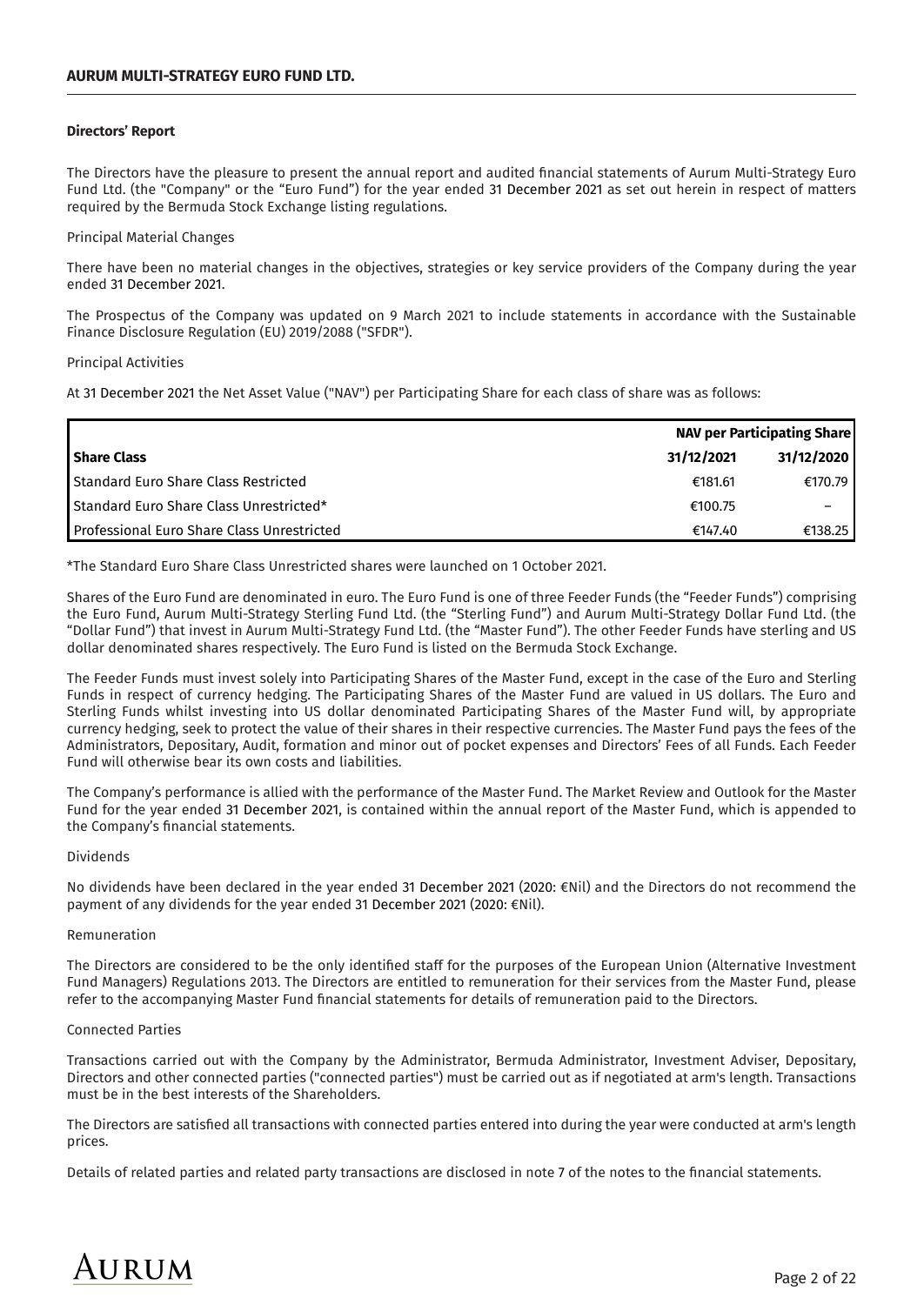# **Directors' Report (Continued)**

Environmental, Social and Governance ("ESG") and SFDR

The Directors, as part of the wider Aurum group, believe that environmental and social issues are important to any person or entity. There is a misconception that human beings, businesses and economic systems are separate from such issues and, therefore, incorporating these aspects is vital to good governance. Details of the philosophy and the approach taken to ESG by the Directors, as part of the wider Aurum group, can be found at https://www.aurum.com/environmental-and-social/.

The Directors have determined that, in accordance with Article 6 of the SFDR, sustainable risk is not relevant for the Company. The Company, the Master Fund and the Investment Adviser pursue a multi-manager approach which manifests in a diversified portfolio of underlying hedge funds who in turn can hold thousands of positions traded intraday. It would not be feasible to monitor the number of underlying positions held in real-time, nor potentially influence which positions are held.

The investments underlying this financial product do not take into account the EU criteria for environmentally sustainable economic activities.

# Covid-19

The Covid-19 pandemic has had and will continue to have, far reaching effects on the global markets and economies. The Company continues to monitor the situation closely and will post any relevant updates on https://www.aurum.com. The Company's business continuity plans are robust and well tested, and have successfully withstood the impact to date and shows positive signs for the future.

# Thanks

We thank the Shareholders for their support and look forward to further opportunities for continued growth.

For and on behalf of Aurum Multi-Strategy Euro Fund Ltd.

Annophi

Director 15 March 2022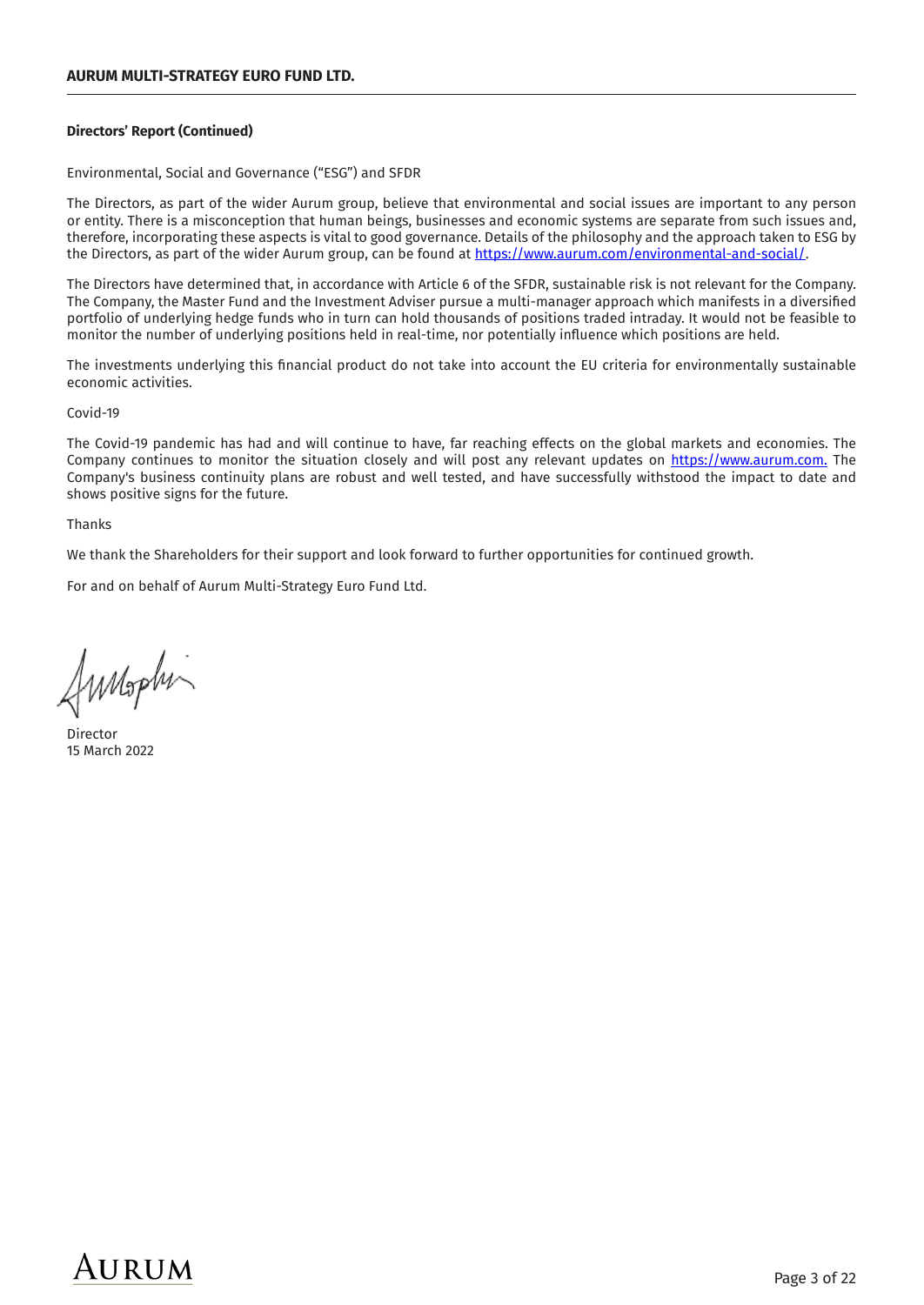# <span id="page-5-0"></span>**Portfolio Statement**

as at 31 December 2021

|                                   |                      | <b>31 December 2021</b> |                     |         | <b>31 December 2020</b> |                  |                     |         |
|-----------------------------------|----------------------|-------------------------|---------------------|---------|-------------------------|------------------|---------------------|---------|
|                                   | Nominal              | <b>Base Cost</b>        | Fair Value % of NAV |         | Nominal                 | <b>Base Cost</b> | Fair Value % of NAV |         |
|                                   | holding<br>of shares | €                       | €                   | %       | holding<br>of shares    | €                | €                   | %       |
| Aurum Multi-Strategy<br>Fund Ltd. | 20,672               | 2,776,566               | 4,545,205           | 99.69%  | 18,804                  | 2,303,373        | 3,504,634           | 98.34%  |
| Other assets                      |                      |                         | 80,204              | 1.76%   |                         |                  | 109,808             | 3.08%   |
| Total assets                      |                      |                         | 4,625,409           | 101.45% |                         |                  | 3,614,442           | 101.42% |
| Other liabilities                 |                      |                         | (66, 032)           | (1.45%) |                         |                  | (50, 493)           | (1.42%) |
| Total net assets                  |                      |                         | 4,559,377           | 100.00% |                         |                  | 3,563,949           | 100.00% |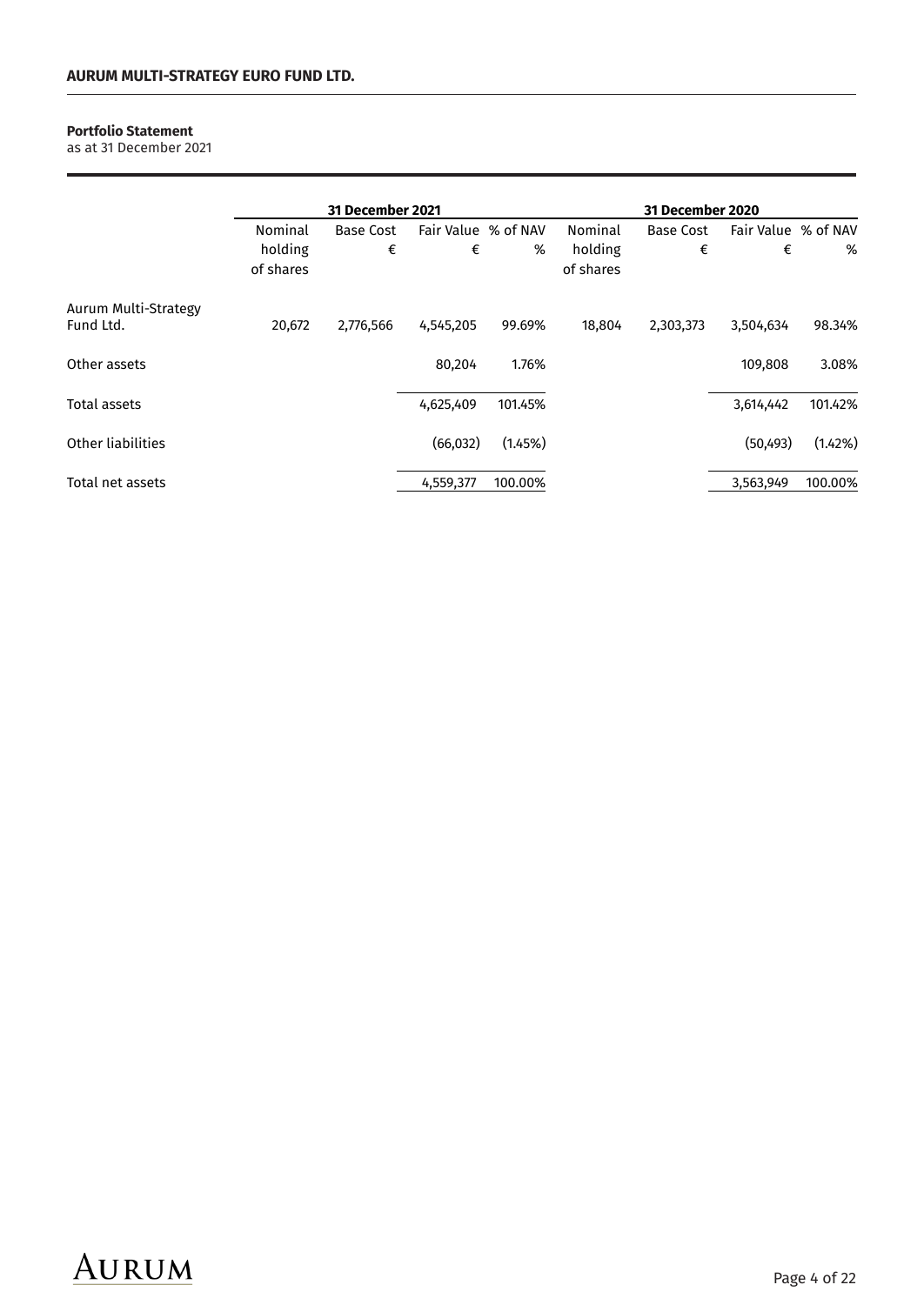# <span id="page-6-0"></span>**Independent Auditor's Report to the Shareholders of Aurum Multi Strategy Euro Fund Ltd.**

Report on the Audit of the Financial Statements

# *Opinion*

We have audited the financial statements of Aurum Multi-Strategy Euro Fund Ltd. (the "Company") for the year ended 31 December 2021, which comprise the Statement of Comprehensive Income for the year ended 31 December 2021, the Statement of Financial Position as at 31 December 2021, the Statement of Cash Flows for the year then ended, and related notes, including the summary of significant accounting policies.

In our opinion, the financial statements present fairly, in all material respects, the financial position of the Company as at 31 December 2021, its financial performance and cash flows for the year then ended, in accordance with International Financial Reporting Standards ("IFRS").

# *Basis for Opinion*

We conducted our audit in accordance with International Standards on Auditing ("ISAs"). Our responsibilities under those standards are further described in the *Auditor's Responsibilities for the Audit of the Financial Statements* section of our report. We are independent of the Company in accordance with the ethical requirements that are relevant to our audit of the financial statements in Bermuda, together with the International Ethics Standards Board for Accountants Code of Ethics for Professional Accountants ("IESBA Code"), and we have fulfilled our other ethical responsibilities in accordance with these requirements.

We believe that the audit evidence we have obtained is sufficient and appropriate to provide a basis for our opinion.

# *Key Audit Matters*

Key audit matters are those matters that, in our professional judgement, were of most significance in our audit of the financial statements of the current year. These matters were addressed in the context of our audit of the financial statements as a whole, and in forming our opinion thereon, and we do not provide a separate opinion on these matters.

# *Valuation of Investments at Fair Value*

Refer to the accounting policy in note 2 and to note 8 'Financial instruments and risk exposure' to the financial statements.

# *The Key Audit Matter*

# *Valuation of Investments at Fair Value*

*The Company is a Feeder Fund whose investments at fair value is an investment into Aurum Multi-Strategy Fund Ltd. (the "Master Fund").*

*The valuation of the investments at fair value is the key driver of the Company's Net Asset Value and performance for the year. While the nature of the Company's investments at fair value does not require a significant level of judgement because the underlying value of the fund is observable, due to its significance in the context of the financial statements as a whole, financial assets was identified as a risk of material misstatement which had the greatest effect on our overall audit strategy and allocation of resources in planning and completing our audit*.

*How the Matter was Addressed in our Audit* 

*Our audit procedures included, but were not limited to:*

- *- Documented the processes in place to record investment transactions and to value the investments;*
- *- Audited the Master Fund in accordance with ISAs and issued an unqualified audit opinion thereon; and*
- *- Assessed whether the Master Fund's Net Asset Value was an appropriate approximation of fair value.*

*We noted no material exceptions arising from our audit procedures.* 

# *Other Information*

The Directors are responsible for the other information accompanying the financial statements. The other information comprises the Directors and Service Providers, the Directors' Report and the Portfolio Statement as at 31 December 2021, but does not include the financial statements and related notes, and our Auditor's Report thereon.

Our opinion on the financial statements does not cover the other information and we do not express any form of assurance conclusion on that information.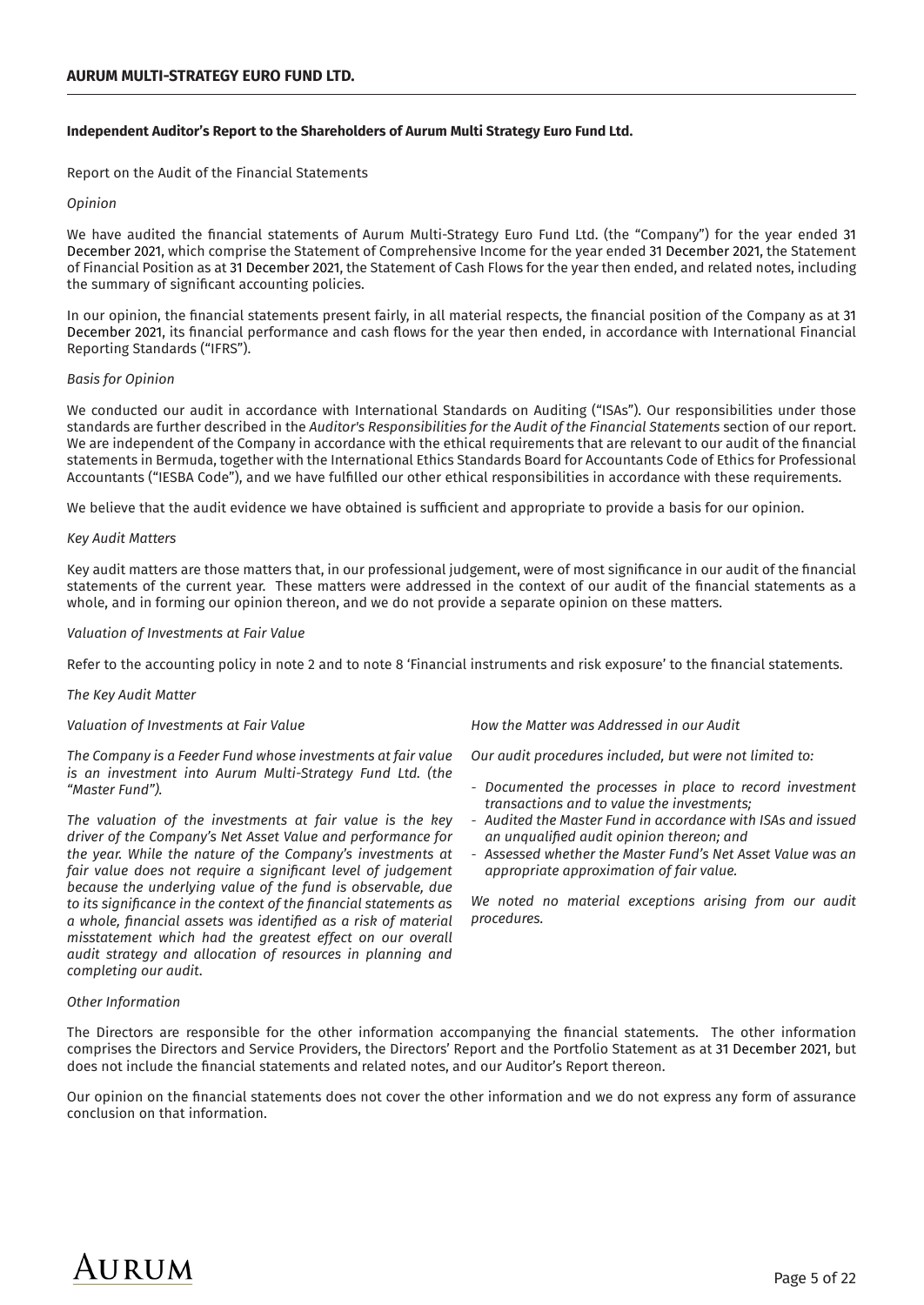# **Independent Auditor's Report to the Shareholders of Aurum Multi Strategy Euro Fund Ltd. (Continued)**

Report on the Audit of the Financial Statements (Continued)

# *Other Information (Continued)*

In connection with our audit of the financial statements, our responsibility is to read the other information and, in doing so, consider whether that information is materially inconsistent with the financial statements or our knowledge obtained in the course of our audit, or otherwise appears to be materially misstated. If, based on the work we have performed, we conclude that there is a material misstatement of this other information, we are required to report that fact. We have nothing to report in this regard.

Respective Responsibilities and Restrictions on Use

# *Responsibilities of the Directors for the Financial Statements*

The Directors are responsible for the preparation and fair presentation of the financial statements in accordance with IFRS, and for such internal control as the Directors determine is necessary to enable the preparation of financial statements that are free from material misstatement, whether due to fraud or error.

In preparing the financial statements, the Directors are responsible for assessing the Company's ability to continue as a going concern, disclosing, as applicable, matters related to going concern and using the going concern basis of accounting unless the Directors either intend to liquidate the Company or to cease operations, or have no realistic alternative but to do so.

The Directors are responsible for overseeing the Company's financial reporting process.

# *Auditor's Responsibilities for the Audit of the Financial Statements*

Our objectives are to obtain reasonable assurance about whether the financial statements as a whole are free from material misstatement, whether due to fraud or error, and to issue an Auditor's Report that includes our opinion. Reasonable assurance is a high level of assurance, but is not a guarantee that an audit conducted in accordance with ISAs will always detect a material misstatement when it exists. Misstatements can arise from fraud or error and are considered material if, individually or in the aggregate, they could reasonably be expected to influence the economic decisions of users taken on the basis of these financial statements.

Further details relating to our work as auditor is set out in the Scope of Responsibilities Statement contained in the appendix of this report, which is to be read as an integral part of our report.

Our report is made solely to the Company's Shareholders, as a body, in accordance with the terms of our engagement. Our audit work has been undertaken so that we might state to the Shareholders those matters we are required to state to them in an Auditor's Report and for no other purpose. To the fullest extent permitted by law, we do not accept or assume responsibilities to anyone other than the Company's Shareholders as a body, for our audit work, for this report, or for the opinions we have formed.

 $12$   $9$   $M$   $G$ 

KPMG Chartered Accountants, Statutory Audit Firm 1 Harbourmaster Place International Financial Services Centre Dublin 1 Ireland

15 March 2022

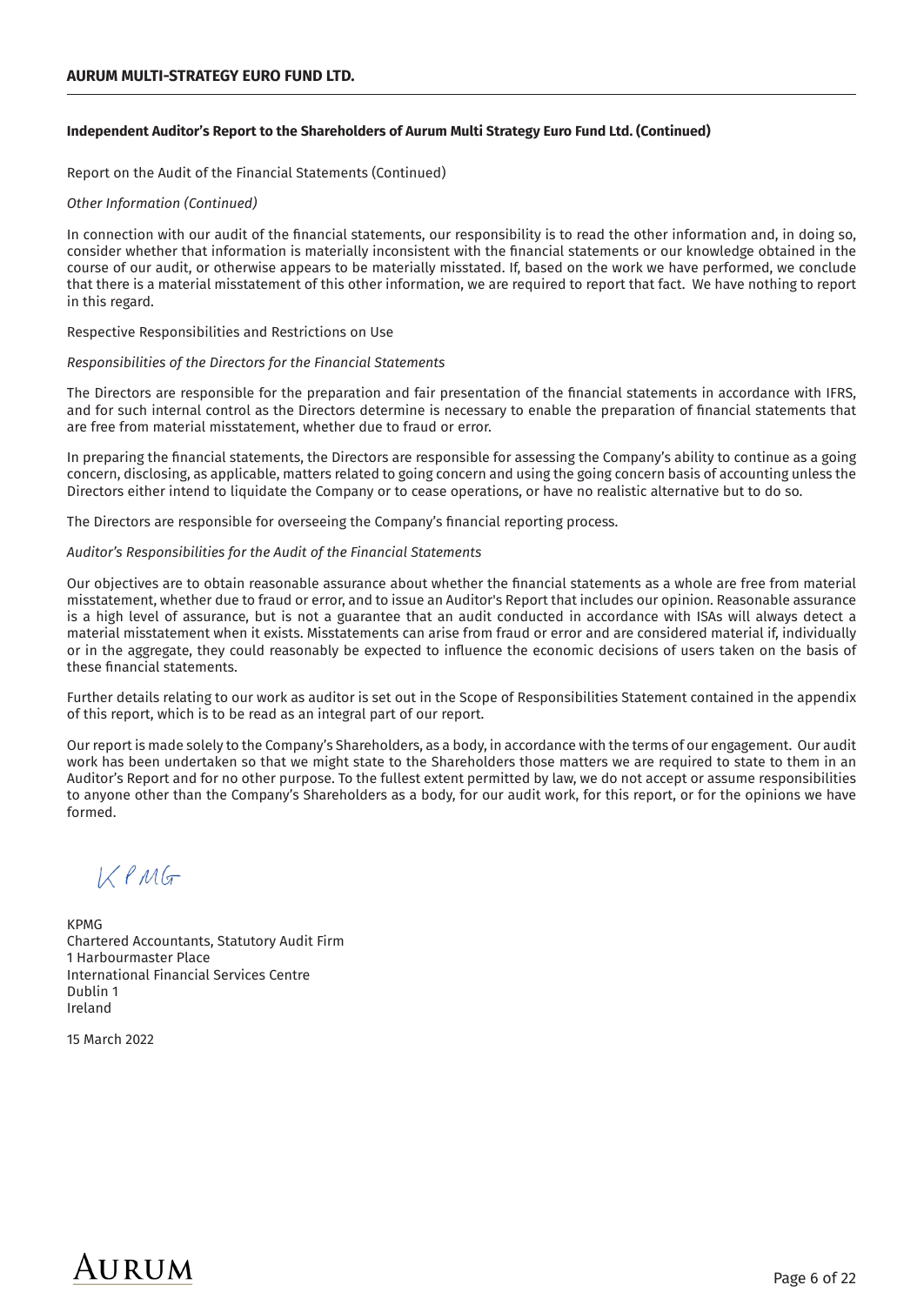# **Independent Auditor's Report to the Shareholders of Aurum Multi Strategy Euro Fund Ltd. (Continued)**

Appendix to the Independent Auditor's Report

*Further Information Regarding the Scope of Our Responsibilities as Auditor* 

As part of an audit in accordance with ISAs, we exercise professional judgement and maintain professional scepticism throughout the audit. We also:

- Identify and assess the risks of material misstatement of the financial statements, whether due to fraud or error, design and perform audit procedures responsive to those risks, and obtain audit evidence that is sufficient and appropriate to provide a basis for our opinion. The risk of not detecting a material misstatement resulting from fraud is higher than for one resulting from error, as fraud may involve collusion, forgery, intentional omissions, misrepresentations, or the override of internal control.
- Obtain an understanding of internal control relevant to the audit in order to design audit procedures that are appropriate in the circumstances, but not for the purpose of expressing an opinion on the effectiveness of the Company's internal control.
- Evaluate the appropriateness of accounting policies used and the reasonableness of accounting estimates and related disclosures made by the Directors.
- Conclude on the appropriateness of the Directors' use of the going concern basis of accounting and, based on the audit evidence obtained, whether a material uncertainty exists related to events or conditions that may cast significant doubt on the Company's ability to continue as a going concern. If we conclude that a material uncertainty exists, we are required to draw attention in our Auditor's Report to the related disclosures in the financial statements or, if such disclosures are inadequate, to modify our opinion. Our conclusions are based on the audit evidence obtained up to the date of our Auditor's Report. However, future events or conditions may cause the Company to cease to continue as a going concern.
- Evaluate the overall presentation, structure and content of the financial statements, including the disclosures, and whether the financial statements represent the underlying transactions and events in a manner that achieves fair presentation.

We communicate with those charged with governance regarding, among other matters, the planned scope and timing of the audit and significant audit findings, including any significant deficiencies in internal control that we identify during our audit.

- We also provide those charged with governance with a statement that we have complied with relevant ethical requirements regarding independence, and to communicate with them all relationships and other matters that may reasonably be thought to bear on our independence, and where applicable, related safeguards.
- From those matters communicated with those charged with governance, we determine those matters that were of most significance in the audit of the financial statements of the current year and are therefore the key audit matters. We describe these matters in our Auditor's Report unless law or regulation precludes public disclosure about the matter or when, in extremely rare circumstances, we determine that a matter should not be communicated in our report because the adverse consequences of doing so would reasonably be expected to outweigh the public interest benefits of such communication.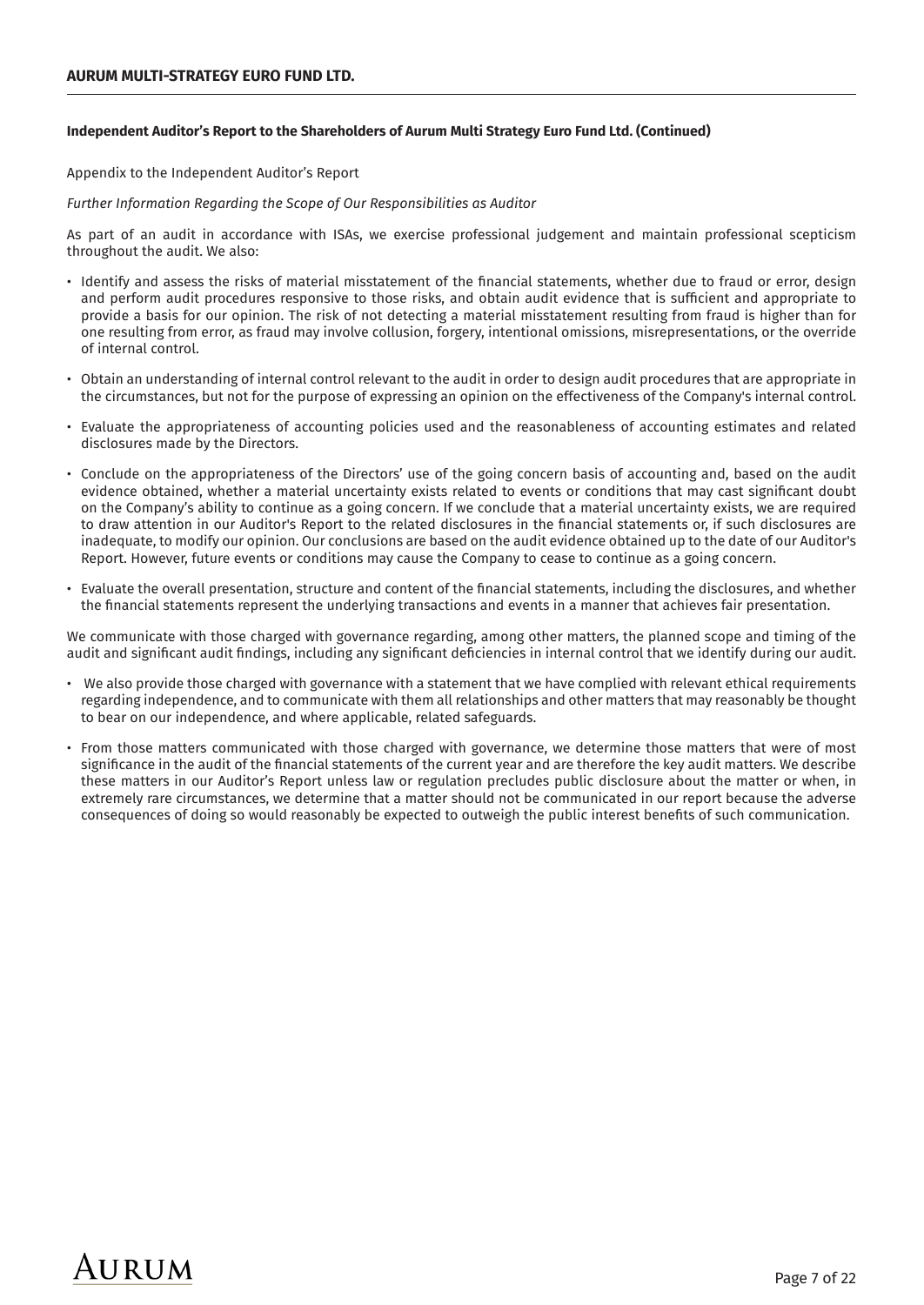# <span id="page-9-0"></span>**Statement of Comprehensive Income**

for the year ended 31 December 2021

|                                                                                                   | note  | 2021    | 2020<br>€ |
|---------------------------------------------------------------------------------------------------|-------|---------|-----------|
|                                                                                                   |       |         |           |
| Gains from financial assets at fair value through profit or loss                                  |       |         |           |
| Net gain on investments                                                                           | 2, 11 | 366,293 | 484,483   |
| <b>Total revenue</b>                                                                              |       | 366,293 | 484,483   |
| <b>Operating expenses</b>                                                                         |       |         |           |
| <b>Investment Adviser fees</b>                                                                    | 3, 7  | 84,072  | 66,912    |
| Incentive fees                                                                                    | 3, 7  | 11,148  | 19,098    |
| <b>Total operating expenses</b>                                                                   |       | 95,220  | 86,010    |
| <b>Operating profit before finance cost</b>                                                       |       | 271,073 | 398,473   |
| Finance costs                                                                                     | 6     | 303     | 215       |
| <b>Total finance costs</b>                                                                        |       | 303     | 215       |
| Change in net assets attributable to holders of Participating Shares resulting<br>from operations |       | 270,770 | 398,258   |

*The accompanying notes form part of these financial statements.*

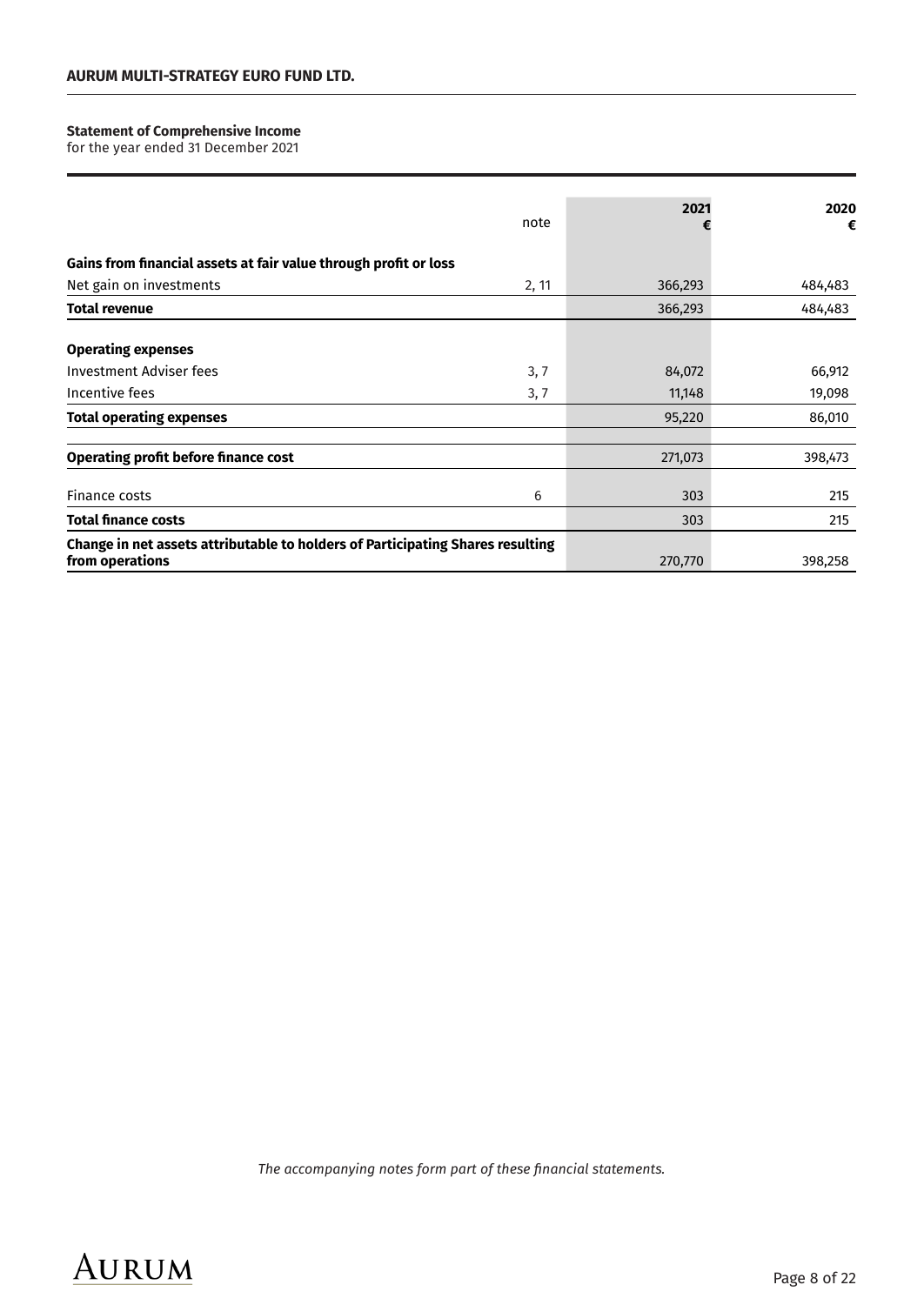# <span id="page-10-0"></span>**Statement of Financial Position**

for the year ended 31 December 2021

|                                                                               | note  | 2021           | 2020<br>€      |
|-------------------------------------------------------------------------------|-------|----------------|----------------|
|                                                                               |       |                |                |
| <b>Assets</b>                                                                 |       |                |                |
| Financial assets at fair value through profit or loss                         |       |                |                |
| Investments at fair value                                                     | 2, 10 | 4,545,205      | 3,504,634      |
| Unrealised appreciation on forward foreign exchange contracts                 | 9, 10 | 29,332         | 88,996         |
| Financial assets at amortised cost                                            |       |                |                |
| Cash and cash equivalents                                                     | 2     | 50,872         | 20,812         |
| <b>Total assets</b>                                                           |       | 4,625,409      | 3,614,442      |
|                                                                               |       |                |                |
| <b>Liabilities</b>                                                            |       |                |                |
| Financial liabilities at fair value through profit or loss                    |       |                |                |
| Unrealised depreciation on forward foreign exchange contracts                 | 9, 10 | 401            | 296            |
| Financial liabilities at amortised cost                                       |       |                |                |
| Bank overdraft                                                                | 2, 6  | 58,038         | 29,182         |
| Investment Adviser fees payable                                               | 3, 7  | 7,455          | 5,828          |
| Incentive fee payable                                                         | 3, 7  | 124            | 15,173         |
| Other payables                                                                | 7     | 14             | 14             |
| Total liabilities (excluding amounts attributable to holders of Participating |       |                |                |
| Shares)                                                                       |       | 66,032         | 50,493         |
| Net assets attributable to holders of Participating and Sponsor Shares        | 5     | 4,559,377      | 3,563,949      |
|                                                                               |       |                |                |
| Net assets attributable to holders of Participating Shares                    | 5     | 4,559,375      | 3,563,947      |
| <b>Equity</b>                                                                 |       |                |                |
| Net assets attributable to holders of Sponsor Shares                          | 5     | 2              | 2              |
| <b>Total Equity</b>                                                           |       | $\overline{2}$ | $\overline{2}$ |

These financial statements were approved by the Directors on 15 March 2022 and signed on their behalf by:

Mophi

Director Director 15 March 2022 15 March 2022

f.

*The accompanying notes form part of these financial statements.*

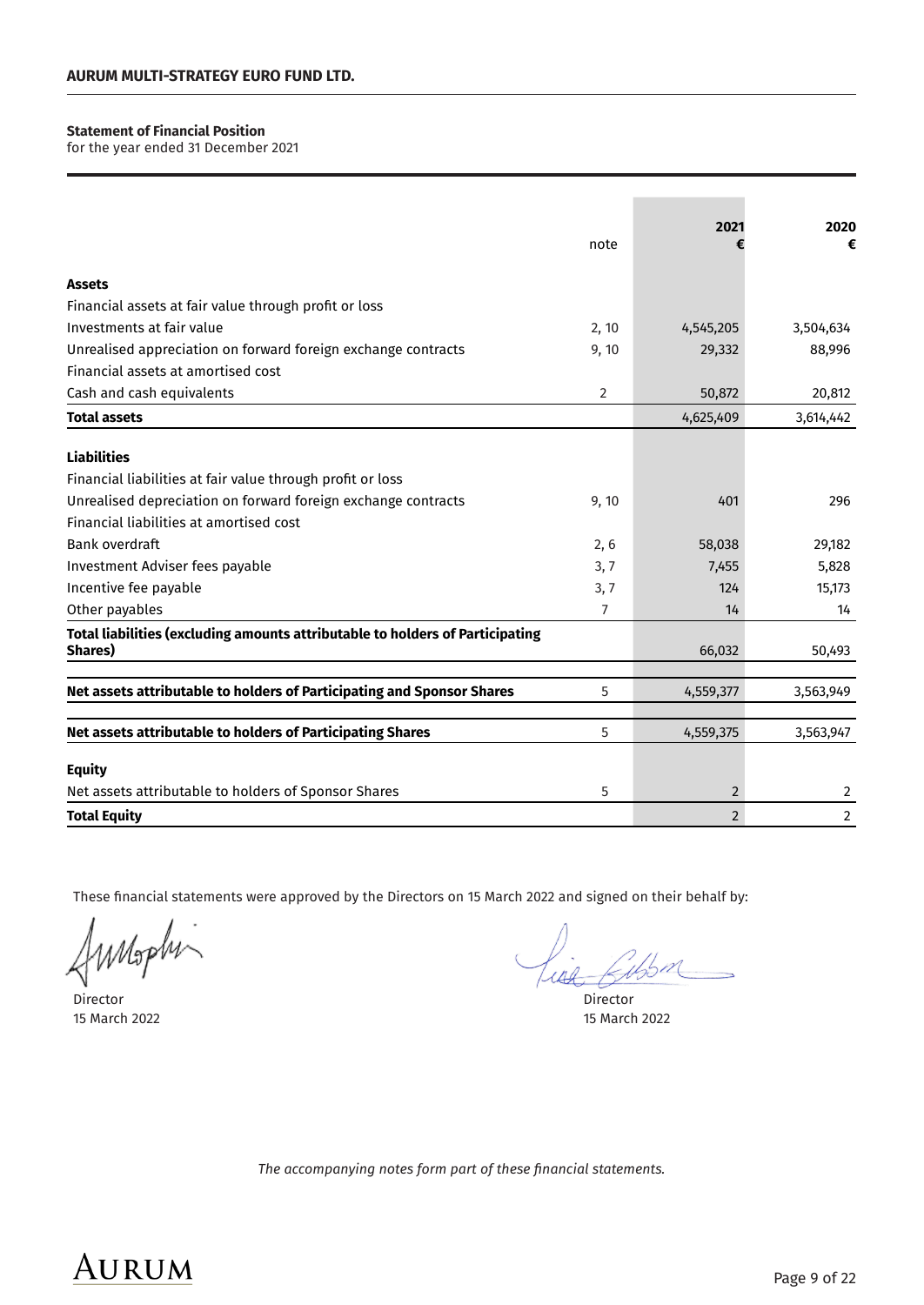# <span id="page-11-0"></span>**Statement of Cash Flows**

for the year ended 31 December 2021

|                                                                                                   | 2021       | 2020<br>€  |
|---------------------------------------------------------------------------------------------------|------------|------------|
| <b>Cash flows from operating activities</b>                                                       |            |            |
| Change in net assets attributable to holders of Participating Shares<br>resulting from operations | 270,770    | 398,258    |
| Adjustment for                                                                                    |            |            |
| Change in financial assets at fair value through profit or loss                                   | (980, 802) | (159, 732) |
| Finance costs                                                                                     | 303        | 215        |
| Changes in operating assets and liabilities                                                       |            |            |
| (Decrease)/increase in payables                                                                   | (13, 421)  | 15,216     |
| Net cash (outflow)/inflow from operating activities                                               | (723, 150) | 253,957    |
| <b>Cash flows from financing activities</b>                                                       |            |            |
| Finance costs                                                                                     | (304)      | (204)      |
| Subscriptions for shares                                                                          | 846,075    | 1,374      |
| <b>Redemption of shares</b>                                                                       | (121, 417) | (257,909)  |
| Net cash inflow/(outflow) from financing activities                                               | 724,354    | (256, 739) |
|                                                                                                   |            |            |
| Net increase/(decrease) in cash and cash equivalents                                              | 1,204      | (2,782)    |
|                                                                                                   |            |            |
| Cash and cash equivalents at the beginning of the year                                            | (8,370)    | (5, 588)   |
| Cash and cash equivalents at the end of the year                                                  | (7,166)    | (8,370)    |

*The accompanying notes form part of these financial statements.*

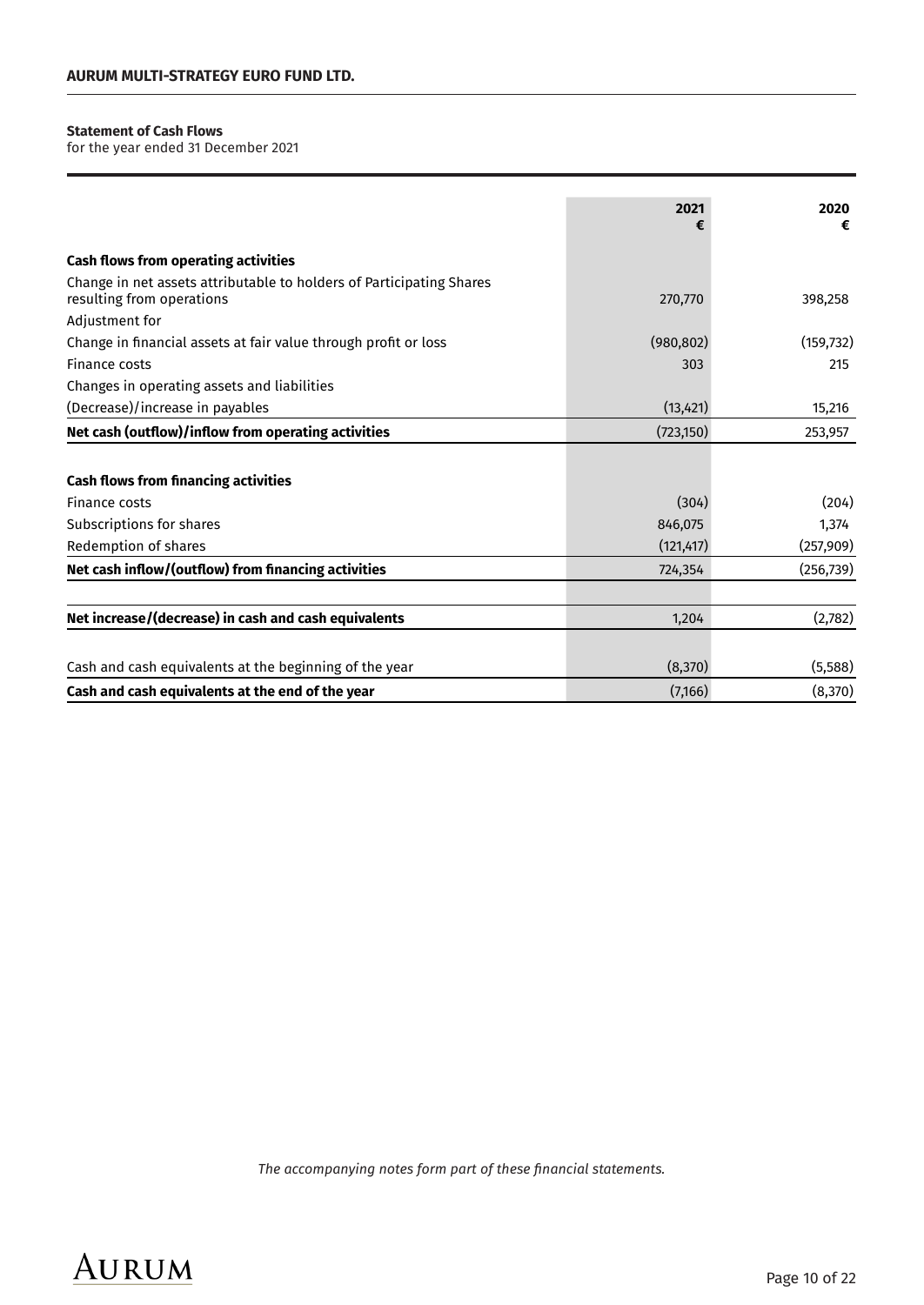#### <span id="page-12-0"></span>**1. General**

Aurum Multi-Strategy Euro Fund Ltd. (the "Euro Fund" or the "Company") was incorporated in Bermuda on 29 November 2006 under the Bermuda Companies Act 1981 as amended and acts as an investment company.

The Company's investment objective is to achieve long term capital growth by investing in the Participating Shares of Aurum Multi-Strategy Fund Ltd. (the "Master Fund"). The annual report and audited financial statements of the Master Fund for the year ended 31 December 2021 form an integral part of these financial statements and should therefore be read in conjunction with these financial statements.

The audited financial statements were approved by the Board of Directors on 15 March 2022.

#### **2. Significant Accounting Policies**

The significant accounting policies which have been applied are set out below.

#### Statement of Compliance

The financial statements have been prepared in accordance with International Financial Reporting Standards ("IFRS") as issued by the International Accounting Standards Board ("IASB").

#### Basis of Preparation

The financial statements have been prepared on a historical cost basis except for financial instruments classified at fair value through profit or loss that have been measured at fair value.

The financial statements have been prepared on a going concern basis. The Directors consider that the Company is a going concern as its sole purpose is to invest into the Master Fund and that the cost associated with maintaining the Company is not significant.

The functional currency of the Company is euro as the Directors have determined that this reflects the Company's primary economic environment. The presentation currency of the financial statements is also euro. All amounts have been rounded to the nearest euro.

New Standards and Interpretations Applicable to Future Reporting Periods

A number of standards and amendments to standards are effective for annual periods beginning after 1 January 2021 and earlier application is permitted. The Company has not early adopted them in preparing these financial statements, however, it is expected that they will have minimal effect on its financial statements.

The Directors have considered all the upcoming IASB standards and do not consider any to be of material relevance to the financial statements of the Company.

#### Financial Assets and Financial Liabilities

#### *Recognition and Initial Measurement*

Purchases and sales of investments are recognised on the trade date - the date on which the Company commits to purchase or sell the investment. Receivables are initially recognised when they are originated. All other financial assets and financial liabilities are initially recognised when the Company becomes a party to the contractual provisions of the instrument.

A financial asset or financial liability is initially measured at fair value plus, for an item not at fair value through profit or loss ("FVTPL"), transaction costs that are directly attributable to its acquisition or issue.

*Classification and Subsequent Measurement of Financial Assets and Financial Liabilities*

#### *Financial Assets*

On initial recognition, a financial asset is classified as measured at: amortised cost, at fair value through other comprehensive income ("FVTOCI") or at FVTPL.

The Company classifies its investments based on the contractual cash flow characteristics of the financial assets and the Company's business model.

A financial asset is measured at amortised cost if it meets both of the following conditions and is not designated as at FVTPL:

- The asset is held within a business model whose objective is to hold assets to collect contractual cashflows; and
- The contractual cash terms of the financial asset give rise on specified dates to cash flows that are solely payments of principal and interest on the principal amount outstanding.

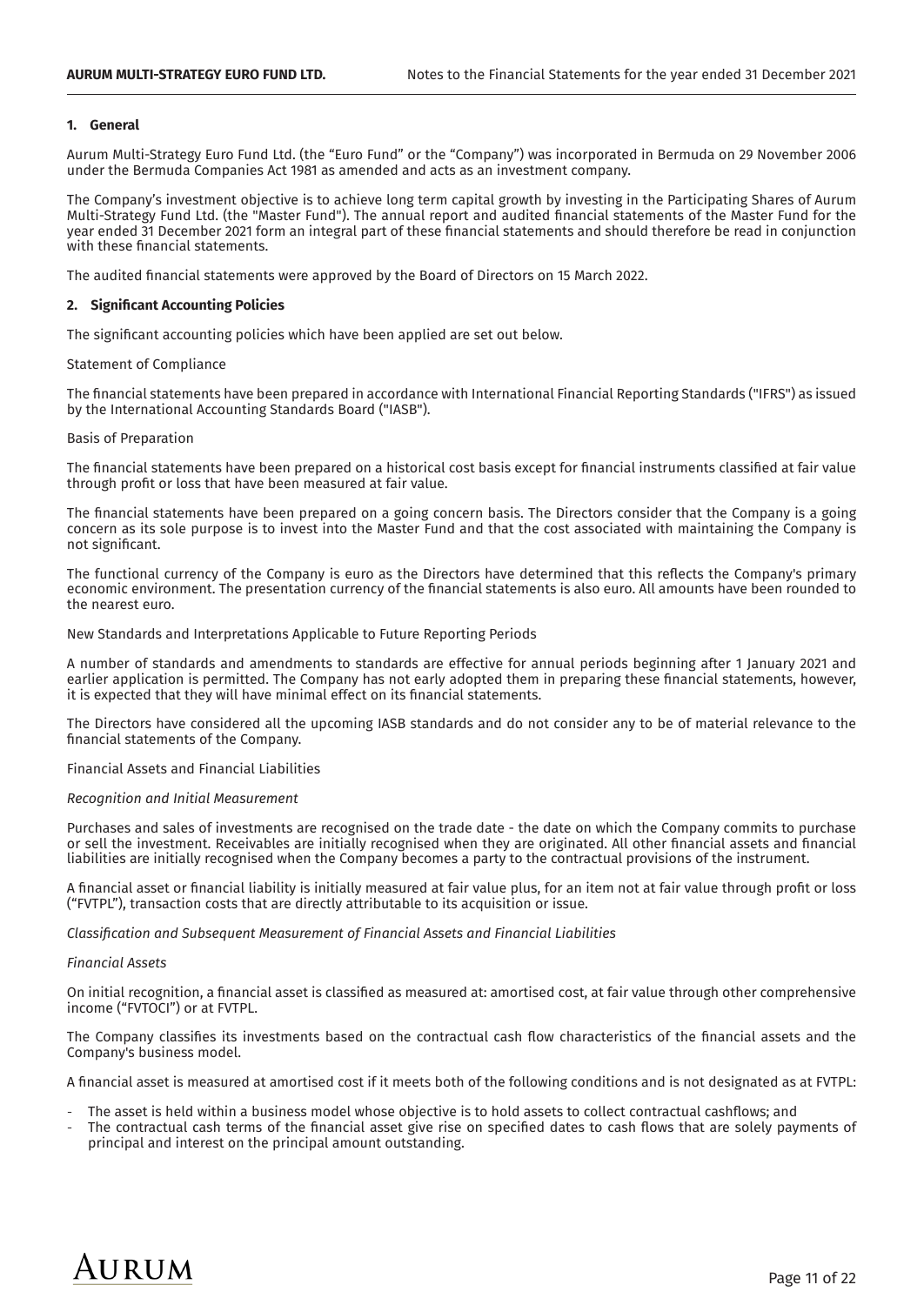# **2. Significant Accounting Policies (Continued)**

Financial Assets and Financial Liabilities (Continued)

*Classification and Subsequent Measurement of Financial Assets and Financial Liabilities (Continued)*

### *Financial Assets (Continued)*

A financial asset is measured at FVTOCI only if it meets both of the following conditions and is not designated as at FVTPL:

- The asset is held within a business model whose objective is achieved by both collecting contractual cashflows and selling financial assets: and
- The contractual terms of the financial asset give rise on specified dates to cash flows that are solely payments of principal and interest on the principal amount outstanding.

All other financial assets are classified as measured at FVTPL, this includes all derivative financial assets.

On initial recognition, the Company may irrevocably designate a financial asset that otherwise meets the requirements to be measured at amortised cost or at FVTOCI as at FVTPL if doing so eliminates or significantly reduces an accounting mismatch that would otherwise arise.

The Company's investment objective is to invest in the Master Fund, whose investment objective is achieved through capital appreciation arising from an actively managed portfolio of Investee Funds, on a look-through basis to Aurum Alpha Fund, involving Investee Funds being purchased and sold based on an evaluation of their performance on a fair value basis. Each Investee Funds' objective is to provide a capital return rather than cash flow generation. This results in the Company's and the Master Fund's business model bifurcating between Investee Funds held and Other Financial Assets:

- Investee Funds held are classified as 'Investments at fair value' on the Statement of Financial Position because their performance is evaluated on a fair value basis.
- Other Financial Assets are included within 'Financial assets at amortised cost' on the Statement of Financial Position because the Company has classified them as 'Held to collect' in accordance with IFRS 9. Other Financial Assets include Investee Funds sold where the Company awaits receipt of cash proceeds from sale, cash paid to Investee Funds where the Company awaits receipt of units and other operating receivables and prepaid expenses.

### *Financial Assets at FVTPL*

The Company holds the Master Fund at a fair value of €4,545,205 at 31 December 2021 (2020: €3,504,634). These securities are mandatorily classified as FVTPL, as the contractual cash flows are not solely principal and interest and therefore, are measured at FVTPL.

As such, the Company classifies all of its investment portfolio as financial assets at FVTPL.

#### *Financial Assets at Amortised Cost*

These are recognised initially at fair value and subsequently measured at amortised cost using the effective Interest Rate Method, less provision for impairment. At each reporting date, the Company shall measure the loss allowance on amounts due from broker at an amount equal to the lifetime expected credit losses if the credit risk has increased significantly since initial recognition. If, at the reporting date, the credit risk has not increased significantly since initial recognition, the Company shall measure the loss allowance at an amount equal to 12-month expected credit losses, or shorter if the receivable is expected to settle in less than 12 months.

Significant increase in credit risk is defined by the Board of Directors as any contractual payment which is more than 30 days past due.

The Company considers a financial asset to be in default when the financial asset is more than 90 days past due.

#### *Financial Liabilities*

The Company classifies its financial liabilities other than derivatives, as measured at amortised cost. Derivatives, if any, not designated in a qualifying hedge relationship are mandatorily classified at FVTPL.

# *Offsetting*

Financial assets and liabilities are offset and the net amount presented in the Statement of Financial Position when, and only when, the Company has a legal right to set off the recognised amounts and it intends to either settle on a net basis or to realise the asset and settle the liability simultaneously.

The Company entered into an International Swaps and Derivative Association ("ISDA") agreement which allows for the legal enforceable right of offset. The Company does not intend to settle on a net basis or to realise the asset and settle the liability simultaneously. The Company may only settle on a net basis or realise the asset and settle the liability simultaneously on the occurrence of future events such as a default of the Company or the counterparties or other credit events.

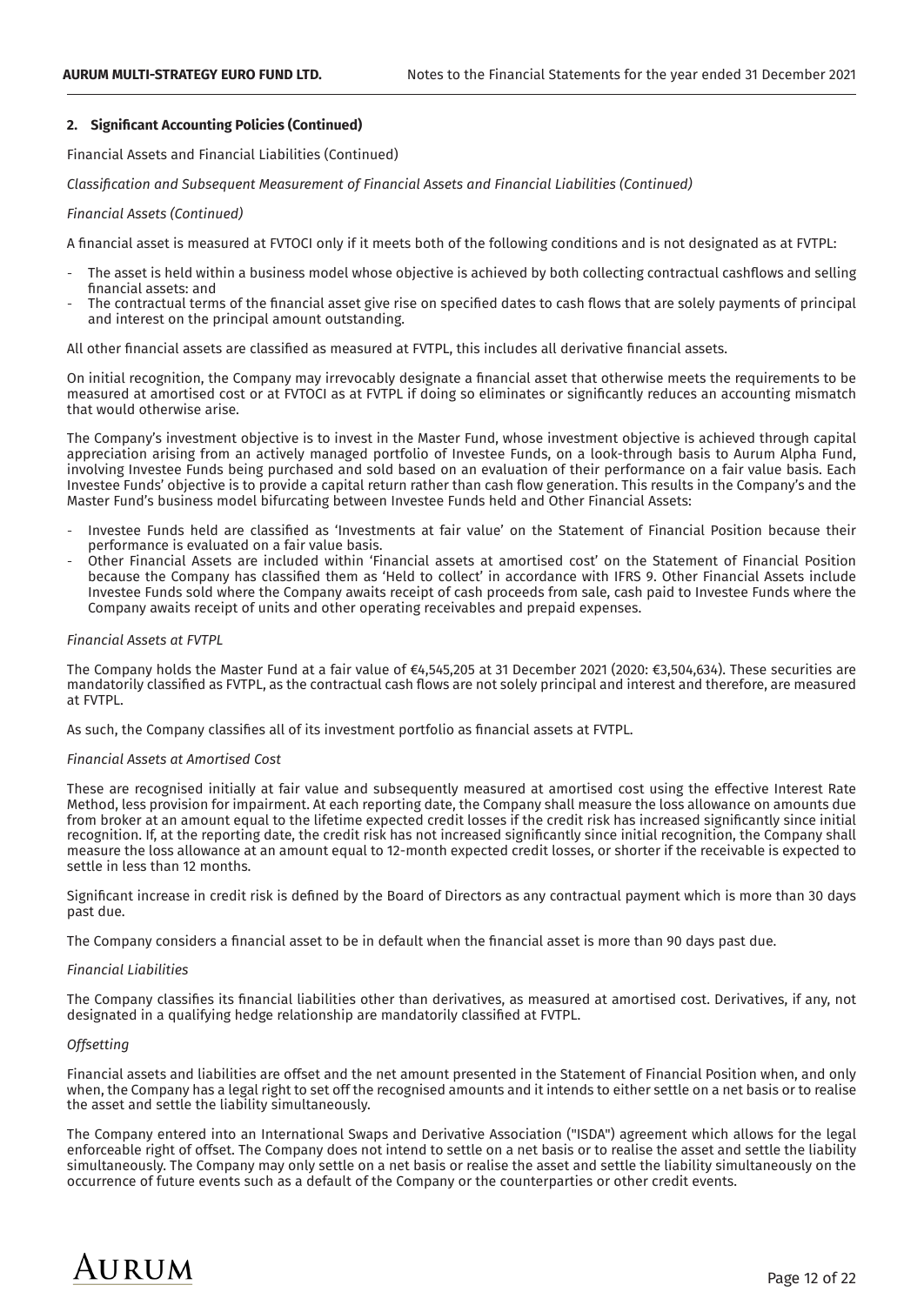### **2. Significant Accounting Policies (Continued)**

#### *Derecognition*

A financial asset is derecognised when the Company loses control over the contractual rights that comprise that asset. This occurs when the rights are realised, they expire or they are surrendered. A financial liability is derecognised when the obligation specified in the contract is discharged, cancelled or it expires.

#### *Participating Shares*

Under IFRS, Participating Shares redeemable at the Shareholder's option are classified as financial liabilities and the format of the Statement of Financial Position reflects this in accordance with IAS 32 "Financial Instruments: Presentation". The net assets attributable to holders of Participating Shares are stated at the present value of the redemption amount on the reporting date without discounting, which are measured at amortised cost.

#### Sponsor Shares

Sponsor Shares are classified as equity based on the substance of the contractual arrangements between the Company and the Sponsor Shareholder and in accordance with the definition of equity instruments under IAS 32. The Sponsor Shareholder's equity is stated at original cost.

### Translation of Foreign Currencies

Transactions in currencies other than euro are recorded at the rate prevailing on the date of the transaction. At each reporting date, non euro denominated monetary items and assets and liabilities measured at fair value are retranslated at the rate prevailing on the reporting date. Foreign currency exchange differences related to investments at fair value through profit or loss are included in Net gain on investments. All other differences are reflected in net profit or loss for the year.

### Net Gain on Investments

Net gain on investments includes all realised and unrealised fair value changes and foreign exchange differences, but excludes interest.

Net realised gain on investments is calculated using the Average Cost Method.

Interest Income

Interest income is recognised in the Statement of Comprehensive Income for all interest bearing instruments on an effective interest rate yield basis.

# Cash and Cash Equivalents and Bank Overdraft

Cash and cash equivalents comprise cash balances held at banks. Bank overdrafts are repayable on demand. In the Statement of Cash Flows, cash and cash equivalents are shown net of any short term overdrafts which are repayable on demand, and form an integral part of the Company's cash management.

#### Expenses

All expenses are recognised in the Statement of Comprehensive Income on an accruals basis.

Significant Accounting Judgements and Estimates

The preparation of financial statements in accordance with IFRS requires management to make estimates, judgements and assumptions that affect the reported amounts of assets and liabilities and disclosure of contingent assets and liabilities at the date of the financial statements and the reported amount of income and expenses during the year. Actual results could differ from those estimates.

Revisions to accounting estimates are recognised in the year in which an estimate is revised.

The area of estimates which have the most significant effect on the amounts recognised in the financial statements is the valuation of investments which is disclosed within note 10 'Fair value measurement'.

Information about judgements made in applying accounting policies that have the most significant effects on the amounts recognised in the financial statements is included within 'Basis of preparation' note 2 - determination of functional currency and note 8 'Financial instruments and risk exposure'.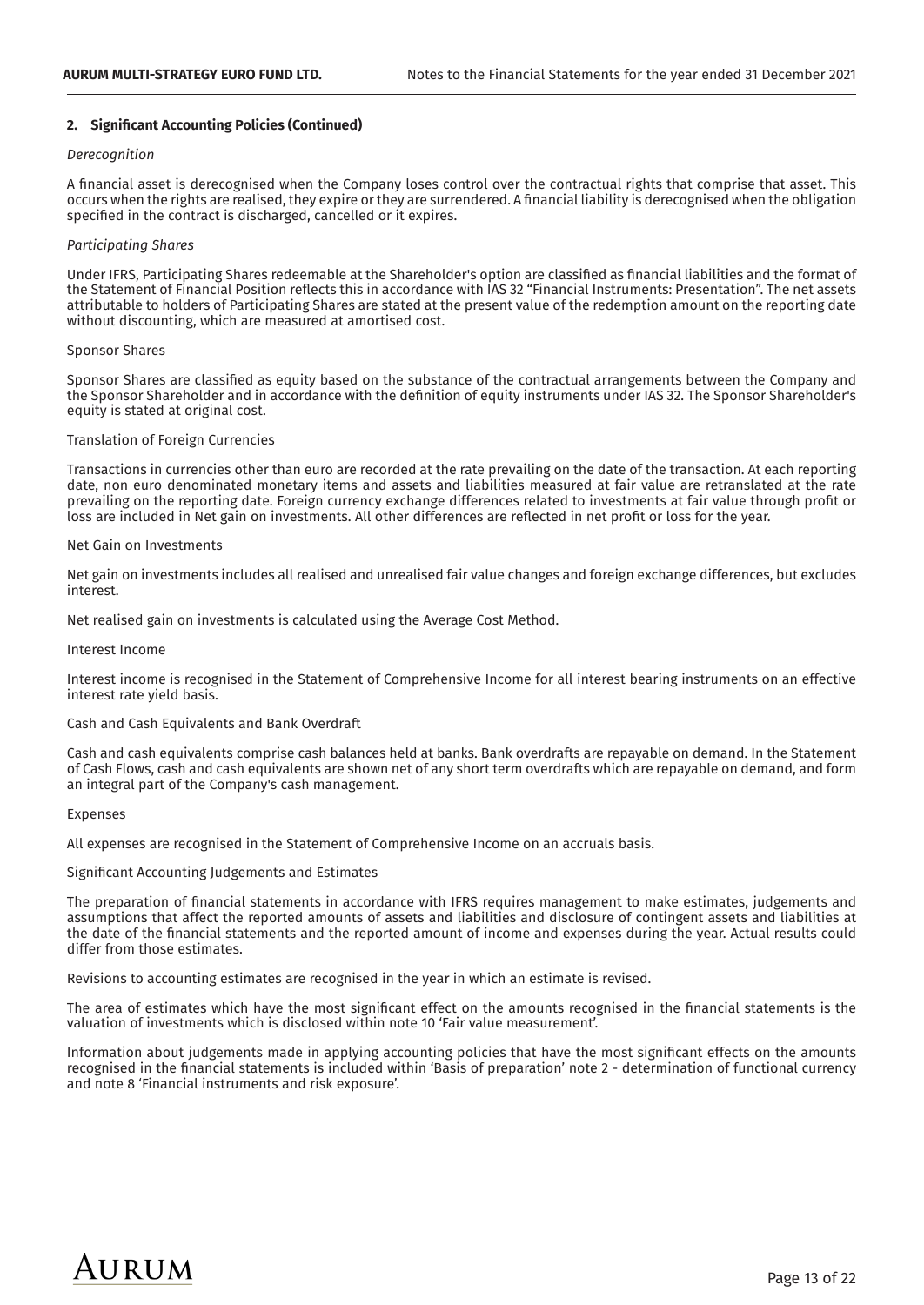### **2. Significant Accounting Policies (Continued)**

#### Master Fund

The Master Fund is not considered to be a subsidiary of the Company as the Investment Adviser beneficially holds all general voting shares which give the holder the current ability to direct the activities that significantly affect the returns of both the Company and the Master Fund. IFRS 10 "Consolidated Financial Statements" single control model states that an entity has control over an investee when it is exposed, or has rights, to variable returns from its involvement with the investee and has the ability to affect those returns through its power over the investee. The Directors are satisfied that the Master Fund does not meet the definition of a subsidiary in accordance with IFRS 10.

#### Structured Entities

A structured entity is an entity that has been designed so that voting or similar rights are not the dominant factor in deciding who controls the entity, such as when any voting rights relate to administrative tasks only and the relevant activities are directed by means of contractual arrangements. A structured entity often has some or all of the following features or attributes; restricted activities, a narrow and well-defined objective, such as to provide investment opportunities for investors by passing on risks and rewards associated with the assets of the structured entity to investors, insufficient equity to permit the structured entity to finance its activities without subordinated financial support and financing in the form of multiple contractually linked instruments to investors that create concentrations of credit or other risks.

The Company has determined that its investment in the Master Fund represents an investment in an unconsolidated structured entity. The Master Fund finances its operations by issuing redeemable shares which are puttable at the holders' option and entitle the holder to a proportional stake in the Master Fund's net assets. The change in fair value of the Company's holding in the Master Fund is included in the Statement of Comprehensive Income within Net gain on investments.

The Directors believe that the requirements of IFRS 12 "Disclosure of Interests in Other Entities", in relation to structured entities, are observed by appending the Master Fund's financial statements to the Company's financial statements.

#### **3. Investment Adviser and Incentive Fees**

The Company pays the Investment Adviser an annual percentage fee (the "Investment Adviser Fee") and a performance related fee in respect of each class of share where certain performance criteria have been met (the "Incentive Fee"). Both the Investment Adviser Fee and Incentive Fee are calculated monthly and paid monthly in arrears.

The Investment Adviser Fee and Incentive Fee are calculated based on a percentage of the Gross Asset Value of the Company as at the relevant month end. The Gross Asset Value means the value of the assets of the Company at a valuation point less the liabilities and accrued expenses of the Company other than liabilities that relate to Investment Adviser Fees, Incentive Fees, Administrator Fees, Depositary Fees, Directors' Fees, Audit Fees, Formation Expenses and Sundry Expenses each as incurred with respect to the valuation period ending on such valuation point.

The Incentive Fee is equal to the number of Participating Shares in the Company multiplied by a percentage of the amount by which the Gross Asset Value per Participating Share on a valuation day exceeds the higher of:

- (i) The Base Value: the Net Asset Value per Participating Share on the Base Date increased by the relevant hurdle of 1/12 of the annualised hurdle rate multiplied by the number of incentive fee periods since the last Base Date. The Incentive Fee Period is the day following the last valuation day in the immediately preceding calendar month until the next Valuation Day. The Base Date is the last valuation day in the immediately preceding calendar year or, if later, the first valuation day in respect of a share class; or
- (ii) The High Water Mark: the Net Asset Value per Participating Share on the last valuation day upon which an Incentive Fee was crystallised or, if higher, the initial Net Asset Value per Participating Share upon inception of that share class.

The percentage fees applicable to the share class are as follows:

| <b>Share Class</b>                         | <b>Investment Adviser</b><br>Fee | <b>Incentive Fee</b> | <b>Incentive Fee</b><br>Hurdle |
|--------------------------------------------|----------------------------------|----------------------|--------------------------------|
| Standard Euro Share Class Restricted       | 2.00%                            | 15.00%               | 10.00%                         |
| Standard Euro Share Class Unrestricted*    | 2.00%                            | 15.00%               | 10.00%                         |
| Professional Euro Share Class Unrestricted | 1.25%                            | 10.00%               | 5.00%                          |

\*The Standard Euro Share Class Unrestricted Shares was launched on 1 October 2021.

In order to avoid double charging, where the Master Fund invests into other Aurum Funds such investment will be made into a class of shares that does not attract Investment advisory or Incentive Fees. Where such a class is not available those fees payable by the other Aurum Fund will be rebated to the Master Fund in proportion to its holding.

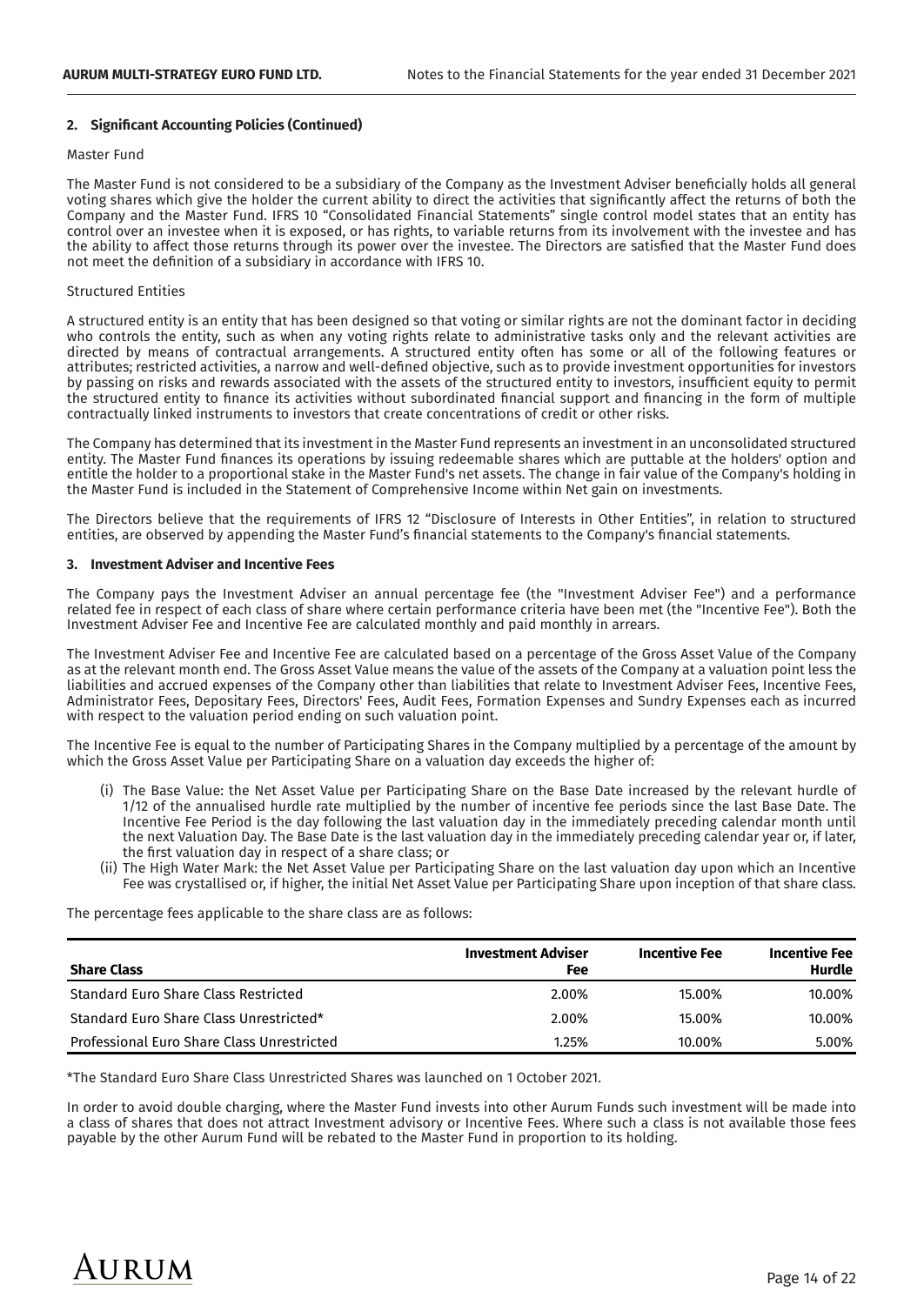#### **4. Fees**

The Company pays no direct fees other than the Investment Adviser Fee and Incentive Fee outlined in note 3. Please refer to the accompanying Master Fund's financial statements for notes to the financial statements regarding fees paid by the Master Fund.

# **5. Share Capital and Net Asset Value per Participating Share**

|                                                                                     | <b>December</b><br>2021 | <b>December</b><br>2020 |
|-------------------------------------------------------------------------------------|-------------------------|-------------------------|
| Authorised share capital of $\epsilon$ 0.002 par value per share                    |                         |                         |
| 1,000 Sponsor Shares (presented as equity in accordance with IAS 32)                |                         |                         |
| 4,499,000 Participating Shares (presented as a liability in accordance with IAS 32) | 8.998                   | 8.998                   |
| <b>Authorised share capital</b>                                                     | 9.000                   | 9.000                   |

All of the Sponsor Shares have been issued to and are beneficially owned by the Investment Adviser.

The Sponsor Shares carry the right to attend and vote at all general meetings of the Company without restriction and are entitled to one vote for every Sponsor Share. The Sponsor Shares do not carry the right to participate in the assets of the Company in a winding up, except to the extent of repayment of par value paid in cash, nor in any dividends or other distribution of the Company so long as any Participating Shares are in issue.

The Participating Shares carry the right to notice of, and to attend, all general meetings of the Company but not to vote except in certain circumstances that may seek to alter the Participating Shareholder's rights or entitlements, in which event one Participating Share carries the right to one vote and a fraction of a Participating Share carries the right to a fraction of one vote. The Participating Shares are entitled to receive, to the exclusion of the Sponsor Shares, any dividends which may be declared by the Board of the Company and, upon the winding up of the Company, their par value and any surplus remaining according to the rights and restrictions applicable to each share class after paying to the holders of the Sponsor Shares the par value of the Sponsor Shares (to the extent actually paid up in cash). The Sponsor Shares have the general voting powers of the Company and the holders of Participating Shares are entitled to receive notice of and attend all general meetings of the members.

|                                | <b>Number of Participating Shares</b>                           |                                                             |                                                         |  |  |
|--------------------------------|-----------------------------------------------------------------|-------------------------------------------------------------|---------------------------------------------------------|--|--|
|                                | <b>Standard Euro</b><br><b>Share Class</b><br><b>Restricted</b> | <b>Standard Euro</b><br><b>Share Class</b><br>Unrestricted* | Professional<br><b>Euro Share Class</b><br>Unrestricted |  |  |
| Opening as at 1 January 2021   | 19,489.66                                                       |                                                             | 1,700.63                                                |  |  |
| Issued during the year         | 4,488.19                                                        | 800.00                                                      |                                                         |  |  |
| Redeemed during the year       | (697.51)                                                        | -                                                           |                                                         |  |  |
| Closing as at 31 December 2021 | 23,280.34                                                       | 800.00                                                      | 1,700.63                                                |  |  |

٦ \*The Standard Euro Share Class Unrestricted Shares was launched on 1 October 2021.

|                                | <b>Number of Participating Shares</b> |                                                                                     |                                     |  |  |  |
|--------------------------------|---------------------------------------|-------------------------------------------------------------------------------------|-------------------------------------|--|--|--|
|                                | <b>Standard Euro</b><br>Restricted    | Professional<br><b>Share Class Euro Share Class Euro Share Class</b><br>Restricted* | Professional<br><b>Unrestricted</b> |  |  |  |
| Opening as at 1 January 2020   | 21,173.81                             | 1.000.00                                                                            | 1,700.63                            |  |  |  |
| Issued during the year         | 9.02                                  |                                                                                     |                                     |  |  |  |
| Redeemed during the year       | (1,693.17)                            | (1,000.00)                                                                          |                                     |  |  |  |
| Closing as at 31 December 2020 | 19.489.66                             |                                                                                     | 1.700.63                            |  |  |  |

\*The Professional Euro Share Class Restricted Shares were fully redeemed on 1 May 2020.

The Net Asset Value per Participating Share is calculated by dividing the net assets attributable to the holders of Participating Shares included in the Statement of Financial Position by the number of Participating Shares in issue at the year end according to the rights and restrictions applicable to each share class.

From time to time the Master Fund may invest in Investee Funds that may be part of an Initial Public Offering ("IPO"), gains or losses related to an IPO may not be attributed to Participating Shareholders that have elected to be treated as restricted persons under US FINRA rules 5130 and 5131 or failed to convert their shares into unrestricted shares. Therefore, such gains or losses are attributed to Participating Share Classes designated as 'Unrestricted' as they arise on a proportional basis.

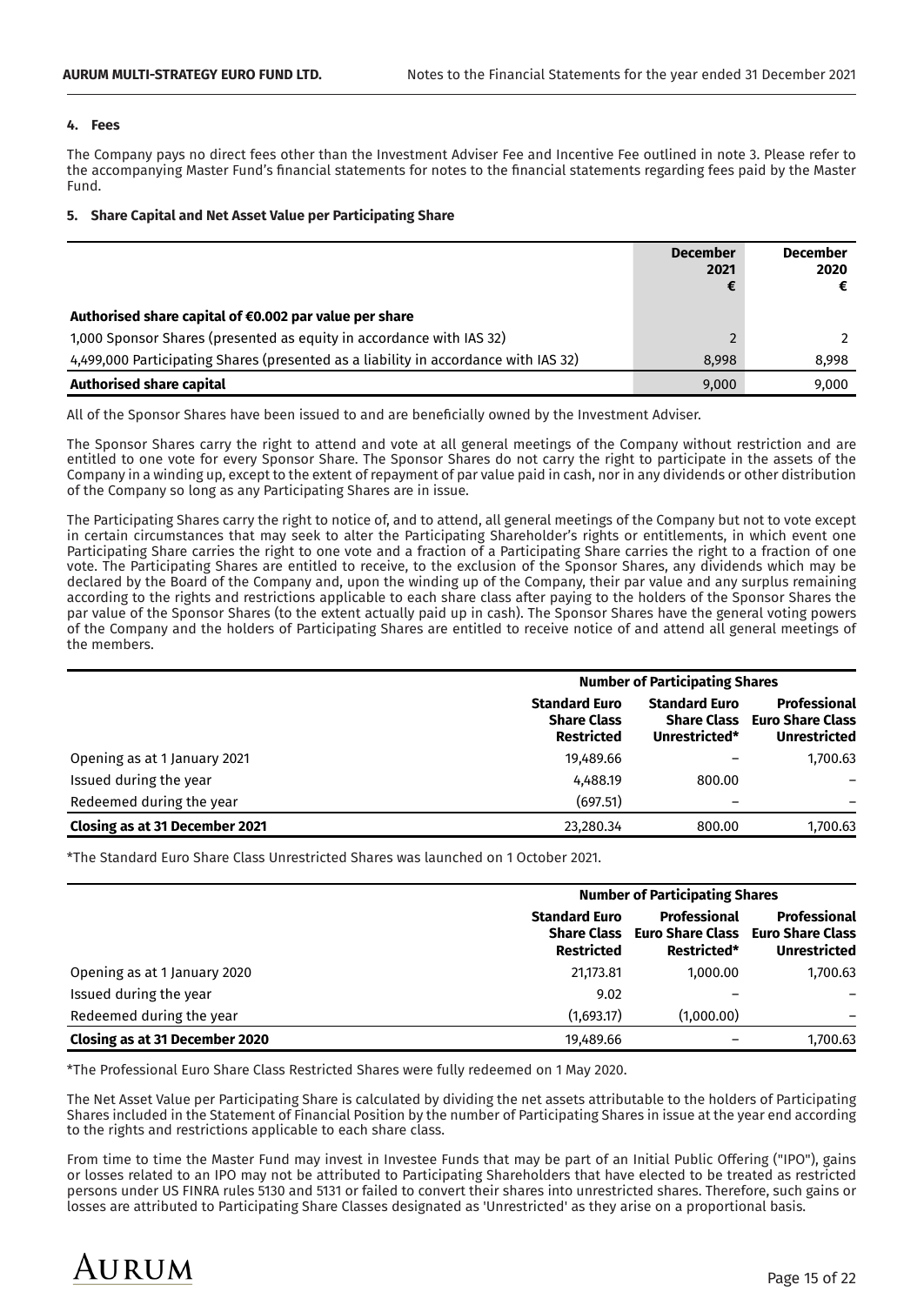# **5. Share Capital and Net Asset Value per Participating Share (Continued)**

**Statement of Changes in Sponsor and Participating Shares** for the year ended 31 December 2021

|                                                                                                   | <b>Sponsor</b><br><b>Shares</b> | <b>Share Class</b><br><b>Restricted</b> | <b>Standard Euro Standard Euro</b><br><b>Share Class</b><br>Unrestricted* | Professional<br><b>Euro Share</b><br><b>Class</b><br><b>Unrestricted</b> | Total<br>€ |
|---------------------------------------------------------------------------------------------------|---------------------------------|-----------------------------------------|---------------------------------------------------------------------------|--------------------------------------------------------------------------|------------|
| <b>Balance at 1 January 2021</b>                                                                  |                                 | 3,328,827                               |                                                                           | 235,120                                                                  | 3,563,949  |
| Change in net assets attributable to holders of<br>Participating Shares resulting from operations |                                 | 254,611                                 | 605                                                                       | 15,554                                                                   | 270,770    |
| Subscriptions during the year                                                                     |                                 | 766,075                                 | 80,000                                                                    |                                                                          | 846,075    |
| Redemptions during the year                                                                       |                                 | (121, 417)                              |                                                                           |                                                                          | (121, 417) |
| <b>Balance at 31 December 2021</b>                                                                |                                 | 4,228,096                               | 80,605                                                                    | 250,674                                                                  | 4,559,377  |
| Number of Participating Shares in issue                                                           | n/a                             | 23,280.34                               | 800.00                                                                    | 1,700.63                                                                 | 25,780.97  |
| <b>Net Asset Value Per Participating Share</b>                                                    | n/a                             | 181.61                                  | 100.75                                                                    | 147.40                                                                   | n/a        |

\*The Standard Euro Share Class Unrestricted Shares was launched on 1 October 2021.

|                                                                                                                                    | <b>Sponsor</b><br><b>Shares</b> | <b>Standard Euro</b><br><b>Share Class</b><br><b>Restricted</b> | <b>Professional</b><br><b>Euro Share</b><br><b>Class</b><br><b>Restricted*</b> | Professional<br><b>Euro Share</b><br><b>Class</b><br><b>Unrestricted</b> | <b>Total</b><br>€ |
|------------------------------------------------------------------------------------------------------------------------------------|---------------------------------|-----------------------------------------------------------------|--------------------------------------------------------------------------------|--------------------------------------------------------------------------|-------------------|
| <b>Balance at 1 January 2020</b>                                                                                                   |                                 | 3,213,163                                                       | 104,556                                                                        | 208,700                                                                  | 3,526,421         |
| Change in net assets attributable to holders of<br>Participating Shares resulting from operations<br>Subscriptions during the year |                                 | 372,199<br>1,374                                                | (361)                                                                          | 26,420                                                                   | 398,258<br>1,374  |
| Redemptions during the year                                                                                                        |                                 | (257,909)                                                       | (104, 195)                                                                     |                                                                          | (362, 104)        |
| <b>Balance at 31 December 2020</b>                                                                                                 |                                 | 3,328,827                                                       |                                                                                | 235,120                                                                  | 3,563,949         |
| Number of Participating Shares in issue                                                                                            | n/a                             | 19,489.66                                                       |                                                                                | 1,700.63                                                                 | 21,190.29         |
| <b>Net Asset Value Per Participating Share</b>                                                                                     | n/a                             | 170.79                                                          |                                                                                | 138.25                                                                   | n/a               |

\*The Professional Euro Share Class Restricted Shares were fully redeemed on 1 May 2020.

The capital of the Company is represented by the net assets attributable to holders of Participating Shares. The amount of net assets attributable to holders of Participating Shares can change significantly on a monthly basis, as the Company is subject to monthly subscriptions and redemptions at the discretion of Shareholders, as well as changes resulting from the Company's performance. The objective when managing capital is to safeguard the ability to continue as a going concern in order to provide returns for Shareholders and maintain a strong capital base to support the development of the investment activities.

In order to maintain the capital structure, the policy is to perform the following:

- Monitor the level of monthly subscriptions and redemptions relative to the assets it expects to be able to liquidate within the month.
- Redeem and issue new Participating Shares in accordance with the constitutional documents.

The Board of Directors monitor capital on the basis of the value of net assets attributable to Participating Shareholders.

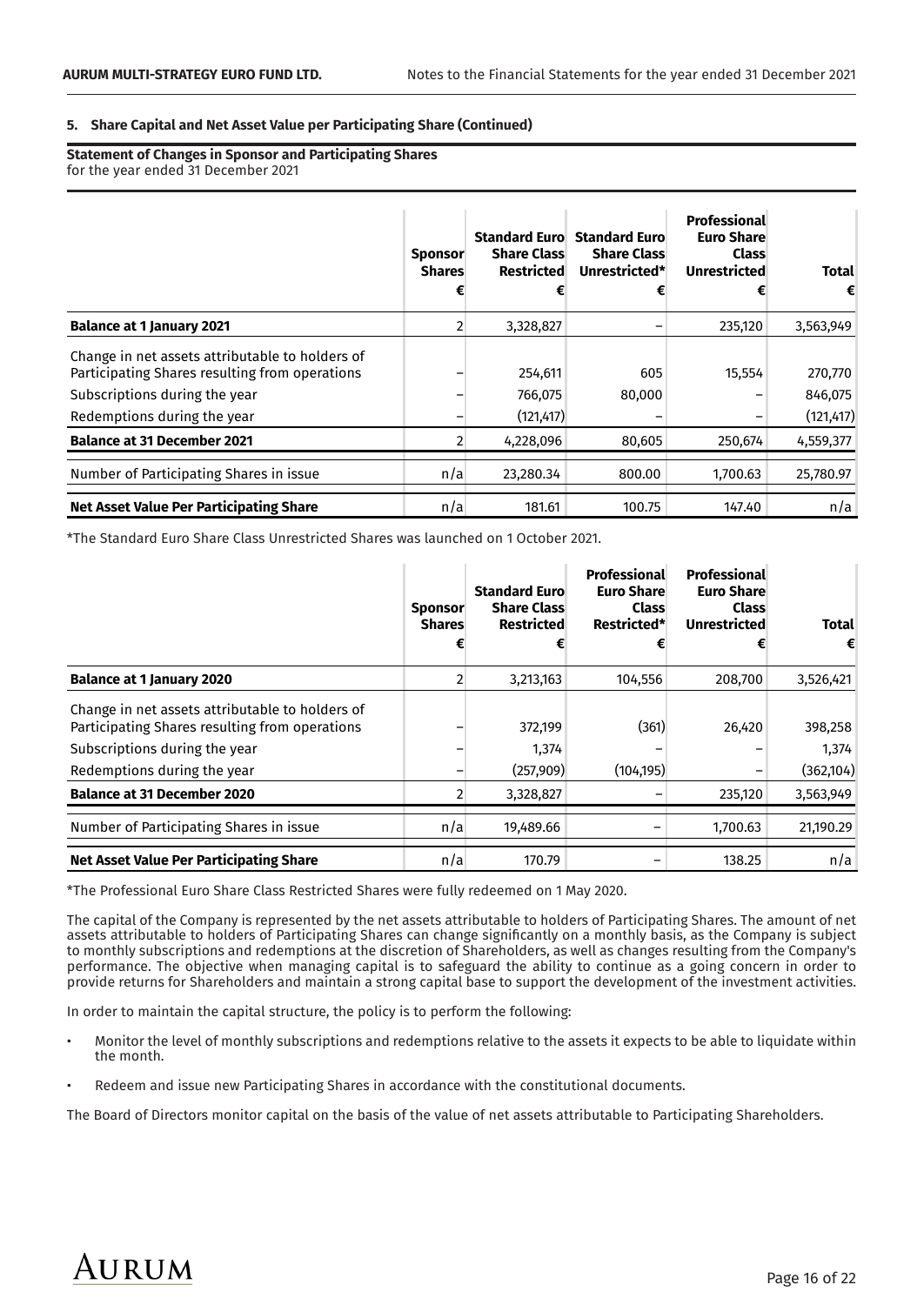# **6. Bank Overdraft**

The Company has an uncommitted credit facility with The Northern Trust Company, an affiliate of the Administrator that is secured over the portfolio of the Compnay. The Northern Trust Company is entitled to interest ("Interest Charges") at an annual rate of 1.50% above the Northern Trust base rate of -1.50% (2020: -1.50%) on any overdrawn balances. The Interest Charges, if any, are incurred daily and are included in the Statement of Comprehensive Income within Finance costs.

### **7. Related Parties**

In accordance with IAS 24 "Related Party Disclosures" the related parties of the Company are outlined below. Some parties, who are connected as a result of key contracts, also have significant proximity to the operations of the Company and so are also outlined below in order to comply with the substance of IAS 24.

The Company's related and connected parties include the Directors, the Administrator and its affiliates, the Bermuda Administrator, the Investment Adviser and the Depositary. Principal amounts incurred during the year, and amounts due as at the Statement of Financial Position date, are clearly identified in the financial statements. Other amounts are outlined below.

### Key Management Personnel

Mrs T Gibbons is a Director of the Investment Adviser. Mr M J Harvey and Mr A Hopkin are Directors of Continental Management Limited, the Secretary, Directors of Continental Sponsors Ltd., the sponsoring broker on the Bermuda Stock Exchange, Directors of Global Fund Services Ltd., the Bermuda Administrator and directly and indirectly hold shares in, the Investment Adviser. Mr K Gundle is a Shareholder of the Investment Adviser. Mr D R Cottingham is a Director of, and directly and indirectly holds shares in, the Investment Adviser.

The Investment Adviser owns all of the Sponsor Shares of the Company. The Investment Adviser is also the sponsor, adviser and investment manager to a number of other investment companies and the Directors of the Company and the Investment Adviser may serve as Directors of such companies.

The Directors are entitled to remuneration for their services from the Master Fund, please refer to the accompanying Master Fund financial statements for details of remuneration paid to the Directors.

At 31 December 2021, Directors and persons so connected held the following Participating Shares in the Company.

|                                                                                           |          | <b>Number of Shares</b> |
|-------------------------------------------------------------------------------------------|----------|-------------------------|
|                                                                                           | 2021     | 2020                    |
| Connected persons of Directors (units held in Standard Euro Share Class Restricted)       | 7,298.72 | 7.298.72                |
| Connected persons of Directors (units held in Professional Euro Share Class Unrestricted) | 1,700.62 | 1,700.62                |
|                                                                                           | 8.999.34 | 8.999.34                |

# Other Key Contracts

The Company is related to the Master Fund through common Directors having significant influence over the combined operations of the Feeder Funds and the Master Fund. The value of the Company's investment in the Master Fund is presented in the Statement of Financial Position as 'Investments at fair value', transactions between the Company and the Master Fund during the year are outlined in note 8 'Financial instruments and risk exposure'.

During 2020, Participating Shareholders switched their investment from the Company to another Feeder Fund that was settled by that Feeder Fund receiving an equivalent value of shares of the Master Fund from the Company. 1,000.00 shares of the Professional Euro Restricted Class at a fair value of €104,195 were switched to the Sterling Feeder Fund in exchange for 582.13 shares of the Master Fund of the same value. No such switches occurred during 2021.

Please refer to the accompanying Master Fund financial statements for details related to Other Key Contracts.

Banking facilities are supplied by an affiliate of the Administrator, as outlined on page 17. Interest Charges in relation to the bank overdraft are included in the Statement of Comprehensive Income recorded within 'Finance Costs'.

### **8. Financial Instruments and Risk Exposure**

The Company invests all its assets, other than currency hedging, into the Master Fund which is exposed to market risk, credit risk and liquidity risk arising from the financial instruments it holds. These risks are explained in the financial statements of the Master Fund which are attached. Financial instruments include investments, cash and cash equivalents, bank overdrafts, accrued expenses and Participating Shares presented as financial liabilities.

The Master Fund and the Feeder Funds operate as an integrated structure whereby the Feeder Funds invest solely into the Master Fund except in respect of currency hedging. Total subscriptions made by the Company into the Master Fund during the year were €744,810 (2020: €109,706) and total redemptions made by the Company out of the Master Fund during the year were €425,976 (2020: €334,195)

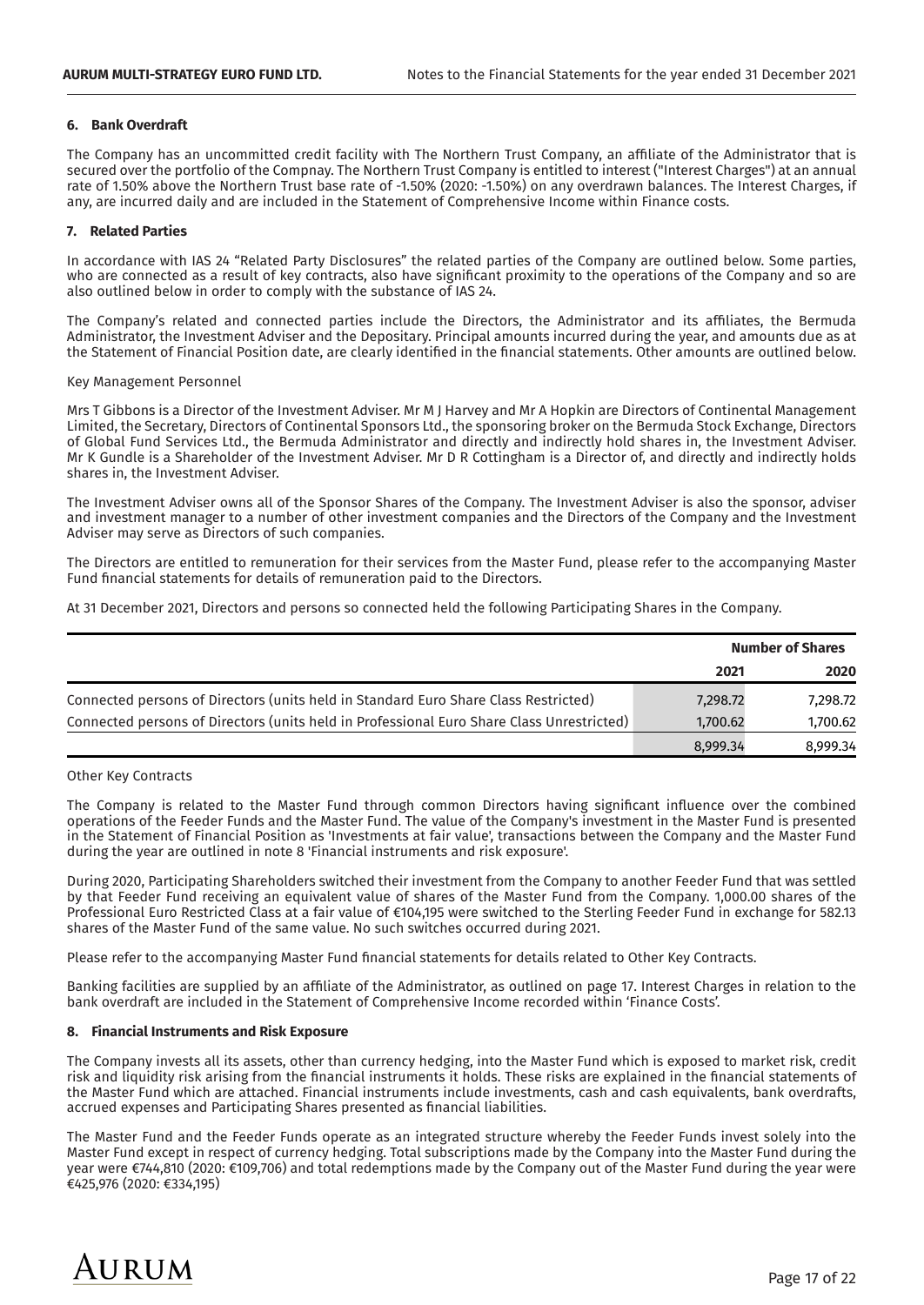### **8. Financial Instruments and Risk Exposure (Continued)**

Investments in the Master Fund are recorded at the Net Asset Value per Share as reported by the Administrators of the Master Fund at the measurement date. Where the Administrator is unable to provide Net Asset Value per Share, the Directors make their own assessment of value based on available information. In determining fair value, the Directors take into consideration, where applicable, the impact of suspensions of redemptions, liquidation proceedings, investments in side pockets and any other significant factors.

At 31 December 2021, and 31 December 2020, there were no instances wherein the Administrator was unable to provide the Net Asset Value per Share or that the Directors considered it necessary to make any adjustment to the Net Asset Value per Share provided in order to arrive at fair value.

As at 31 December 2021, and 31 December 2020, the Company had no capital commitment obligations and no amounts were due from the Company for unsettled purchases. The Company invests into the Master Fund by purchasing the Master Fund's redeemable Participating Shares. The Master Fund allows redemption of these shares on a monthly basis with a three month notification period. Movements in the fair value of the Master Fund's portfolio and corresponding movements in the fair value of the Company expose the Company to a profit or loss.

Forward foreign exchange contracts and cash and cash equivalents are held with the Depositary. The Depositary is a wholly owned subsidiary of Northern Trust Corporation that had a Long Term Rating from Standard and Poors of A+ at 31 December 2021 (31 December 2020 A+).

### Offsetting financial assets and liabilities

The Company has not offset any financial assets and financial liabilities in the Statement of Financial Position. The disclosures set out in the tables below include financial assets and financial liabilities that are subject to an enforceable master netting agreement.

The ISDA master netting agreement does not meet the criteria for offsetting in the Statement of Financial Position. This is because the Company does not have any currently legally enforceable right to set off recognised amounts, because the right to set off is enforceable only on the occurrence of future events such as a default of the Company or the counterparties or other credit events.

Financial assets and liabilities subject to netting agreements at 31 December 2021 are as follows:

| <b>Financial Assets</b> |                                     |                                                                  |                      | <b>Related amounts not</b><br>offset on the Statement of<br><b>Financial Position</b> |                                           |            |
|-------------------------|-------------------------------------|------------------------------------------------------------------|----------------------|---------------------------------------------------------------------------------------|-------------------------------------------|------------|
|                         | <b>Gross</b><br>financial<br>assets | <b>Financial</b><br><b>Instruments</b><br>available to<br>offset | <b>Net</b><br>amount | Cash<br>collateral<br>received                                                        | <b>Non cash</b><br>collateral<br>received | <b>Net</b> |
|                         | €                                   | €                                                                | €                    | €                                                                                     | €                                         | €          |
| Northern Trust Company  | 29,332                              | (401)                                                            | 28,931               |                                                                                       |                                           | 28,931     |

| <b>Financial Liabilities</b> |                                                      |                                                                       |                           | <b>Related amounts not</b><br>offset on the Statement of<br><b>Financial Position</b> |                                    |            |
|------------------------------|------------------------------------------------------|-----------------------------------------------------------------------|---------------------------|---------------------------------------------------------------------------------------|------------------------------------|------------|
|                              | <b>Gross</b><br>financial<br><b>liabilities</b><br>€ | <b>Financial</b><br><b>Instruments</b><br>available to<br>offset<br>€ | <b>Net</b><br>amount<br>€ | Cash<br>collateral<br>received<br>€                                                   | Non cash<br>collateral<br>received | <b>Net</b> |
|                              |                                                      |                                                                       |                           |                                                                                       | €                                  | €          |
| Northern Trust Company       | (401)                                                | 401                                                                   | -                         |                                                                                       | -                                  | -          |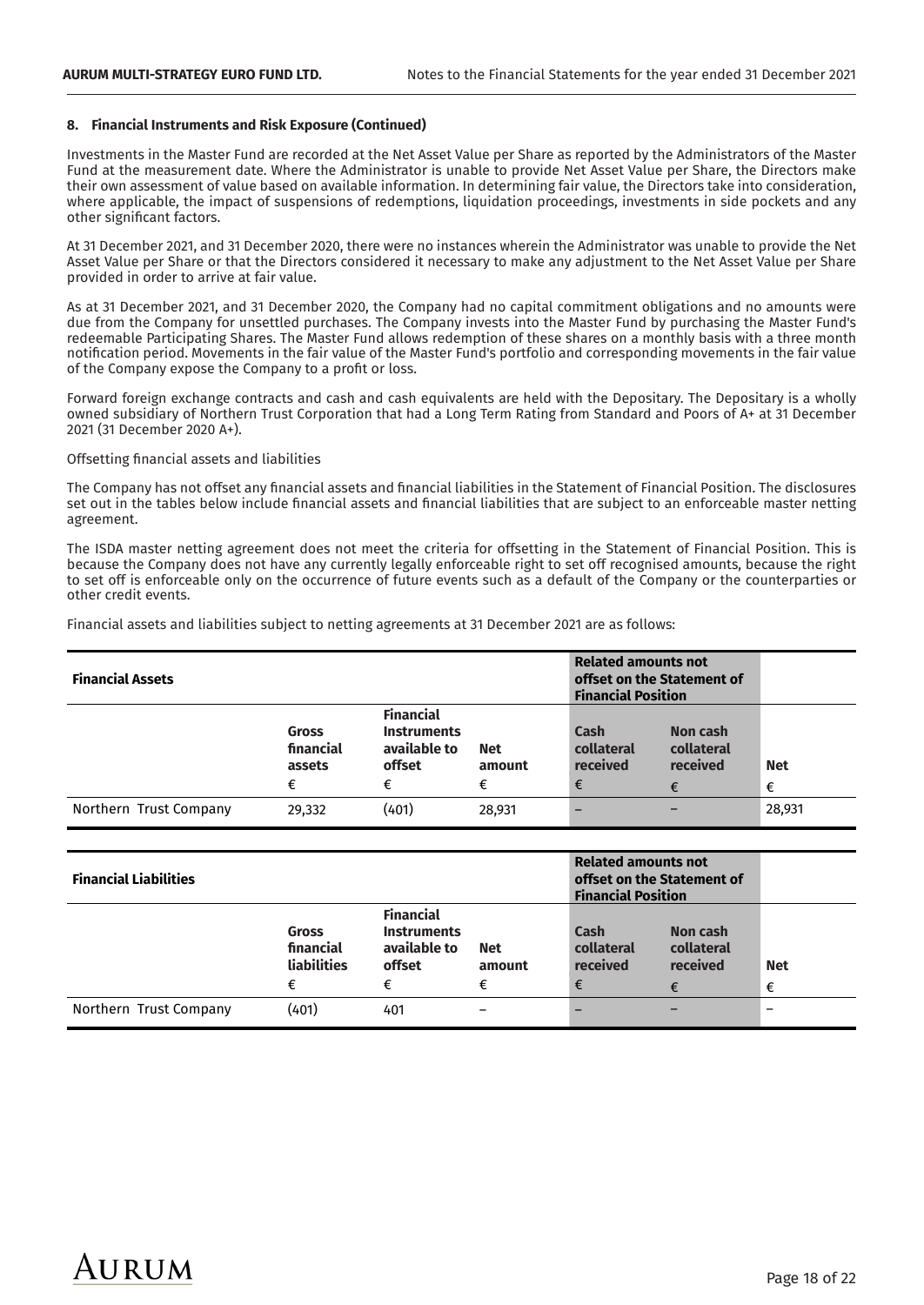# **8. Financial Instruments and Risk Exposure (Continued)**

Offsetting financial assets and liabilities (Continued)

Financial assets and liabilities subject to netting agreements at 31 December 2020 are as follows:

| <b>Financial Assets</b> |                                     |                                                                  |                      | <b>Related amounts not</b><br>offset on the Statement of<br><b>Financial Position</b> |                                    |            |
|-------------------------|-------------------------------------|------------------------------------------------------------------|----------------------|---------------------------------------------------------------------------------------|------------------------------------|------------|
|                         | <b>Gross</b><br>financial<br>assets | <b>Financial</b><br><b>Instruments</b><br>available to<br>offset | <b>Net</b><br>amount | Cash<br>collateral<br>received                                                        | Non cash<br>collateral<br>received | <b>Net</b> |
|                         | €                                   | €                                                                | €                    | €                                                                                     | €                                  | €          |
| Northern Trust Company  | 88,996                              | (296)                                                            | 88,700               |                                                                                       |                                    | 88,700     |

| <b>Financial Liabilities</b> |                                        |                                                                       |                           | <b>Related amounts not</b><br>offset on the Statement of<br><b>Financial Position</b> |                                         |                 |
|------------------------------|----------------------------------------|-----------------------------------------------------------------------|---------------------------|---------------------------------------------------------------------------------------|-----------------------------------------|-----------------|
|                              | Gross<br>financial<br>liabilities<br>€ | <b>Financial</b><br><b>Instruments</b><br>available to<br>offset<br>€ | <b>Net</b><br>amount<br>€ | Cash<br>collateral<br>received<br>€                                                   | Non cash<br>collateral<br>received<br>€ | <b>Net</b><br>€ |
| Northern Trust Company       | (296)                                  | 296                                                                   |                           |                                                                                       |                                         | -               |

The gross amounts of recognised financial assets and financial liabilities and their net amounts presented in the Statement of Financial Position disclosed in the above tables have been measured in the Statement of Financial Position on the following basis:

– forward foreign exchange contracts measured at fair value through profit or loss.

Liquidity Risk

The following table shows the contractual undiscounted cash flows of the Company's financial liabilities on the basis of the earliest possible maturity. Participating Shares may be redeemed on a monthly basis subject to 90 days prior notice.

# **As at 31 December 2021**

|                                                               | $<$ 1 month | $1 - 3$<br>months | 3 months to<br>1 year | <b>Total</b> |
|---------------------------------------------------------------|-------------|-------------------|-----------------------|--------------|
| <b>Liabilities</b>                                            | €           | €                 | €                     | €            |
| Unrealised depreciation on forward foreign exchange contracts |             |                   |                       |              |
| - Inflow                                                      | (76, 413)   |                   |                       | (76, 413)    |
| - Outflow                                                     | 76,814      |                   |                       | 76,814       |
| <b>Bank Overdraft</b>                                         | 58,038      |                   |                       | 58,038       |
| Investment Adviser fees payable                               | 7,455       |                   |                       | 7,455        |
| Incentive fees payable                                        | 124         |                   |                       | 124          |
| Other payables                                                | 14          |                   |                       | 14           |
| Net assets attributable to holders of Participating Shares    |             |                   | 4,559,375             | 4,559,375    |
| <b>Total Liabilities</b>                                      | 66,032      |                   | 4,559,375             | 4,625,407    |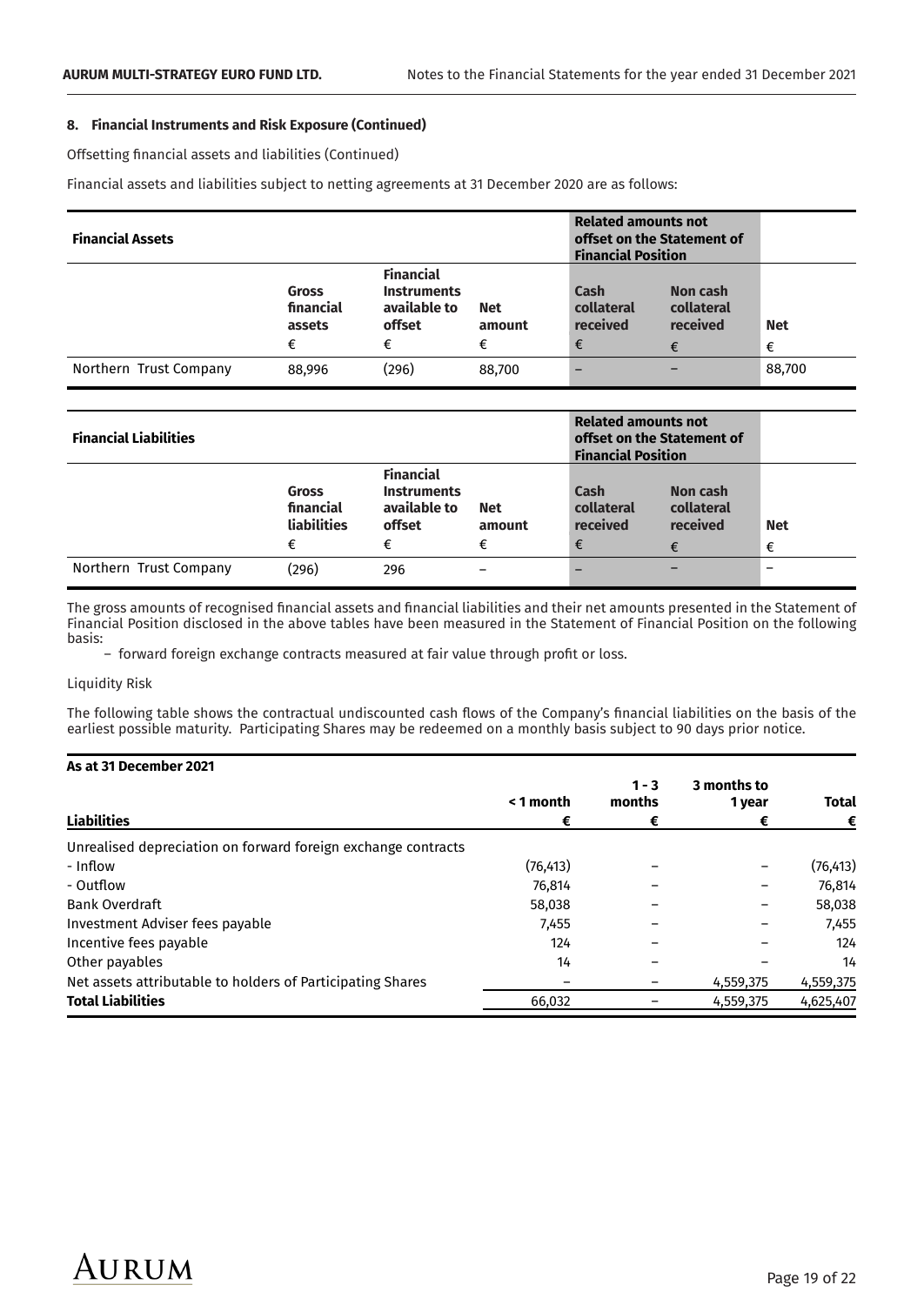# **8. Financial Instruments and Risk Exposure (Continued)**

Liquidity Risk (Continued)

| As at 31 December 2020                                        |           |                   |                       |              |
|---------------------------------------------------------------|-----------|-------------------|-----------------------|--------------|
|                                                               | < 1 month | $1 - 3$<br>months | 3 months to<br>1 year | <b>Total</b> |
| <b>Liabilities</b>                                            | €         | €                 | €                     | €            |
| Unrealised depreciation on forward foreign exchange contracts |           |                   |                       |              |
| - Inflow                                                      | (98, 685) |                   |                       | (98, 685)    |
| - Outflow                                                     | 98,981    |                   |                       | 98,981       |
| <b>Bank Overdraft</b>                                         | 29,182    |                   |                       | 29,182       |
| Incentive fees payable                                        | 15,173    |                   |                       | 15,173       |
| Investment Adviser fees payable                               | 5,828     |                   |                       | 5,828        |
| Other payables                                                | 14        |                   |                       | 14           |
| Net assets attributable to holders of Participating Shares    |           |                   | 3,563,947             | 3,563,947    |
| <b>Total Liabilities</b>                                      | 50,493    |                   | 3,563,947             | 3,614,440    |

# Currency Risk

The Company is exposed to currency risk in pursuit of its investment objective, set out in note 1 'General'. The currency risk is managed on a monthly basis using Forward Foreign Exchange Contracts.

At the Statement of Financial Position date there was a net exposure to currency risk:

| As at 31 December 2021 |                         |                              |                                                   |                   |
|------------------------|-------------------------|------------------------------|---------------------------------------------------|-------------------|
| Currency               | Monetary<br>Assets<br>€ | Monetary<br>Liabilities<br>€ | Forward Foreign<br><b>Exchange Contracts</b>      | Net Exposure<br>€ |
| US dollar              | 4,545,206               | (58,044)                     | (4,459,006)                                       | 28,156            |
|                        |                         |                              |                                                   |                   |
| As at 31 December 2020 |                         |                              |                                                   |                   |
| Currency               | Monetary<br>Assets<br>€ | Monetary<br>Liabilities<br>€ | Forward Foreign<br><b>Exchange Contracts</b><br>€ | Net Exposure<br>€ |
| US dollar              | 3,504,634               | (29, 185)                    | (3,437,160)                                       | 38,289            |

Leverage

The Master Fund and the Feeder Funds may use overall leverage up to a maximum of 30% of the Master Fund's and the Feeder Funds' total assets, without double counting, from time to time for general investment purposes or to facilitate redemptions.

During the year the maximum leverage utilised by the Company, measured at any one month end, was less than 4% (2020: less than 4%). Please refer to the Master Fund financial statements for details of the maximum leverage utilised by the Master Fund.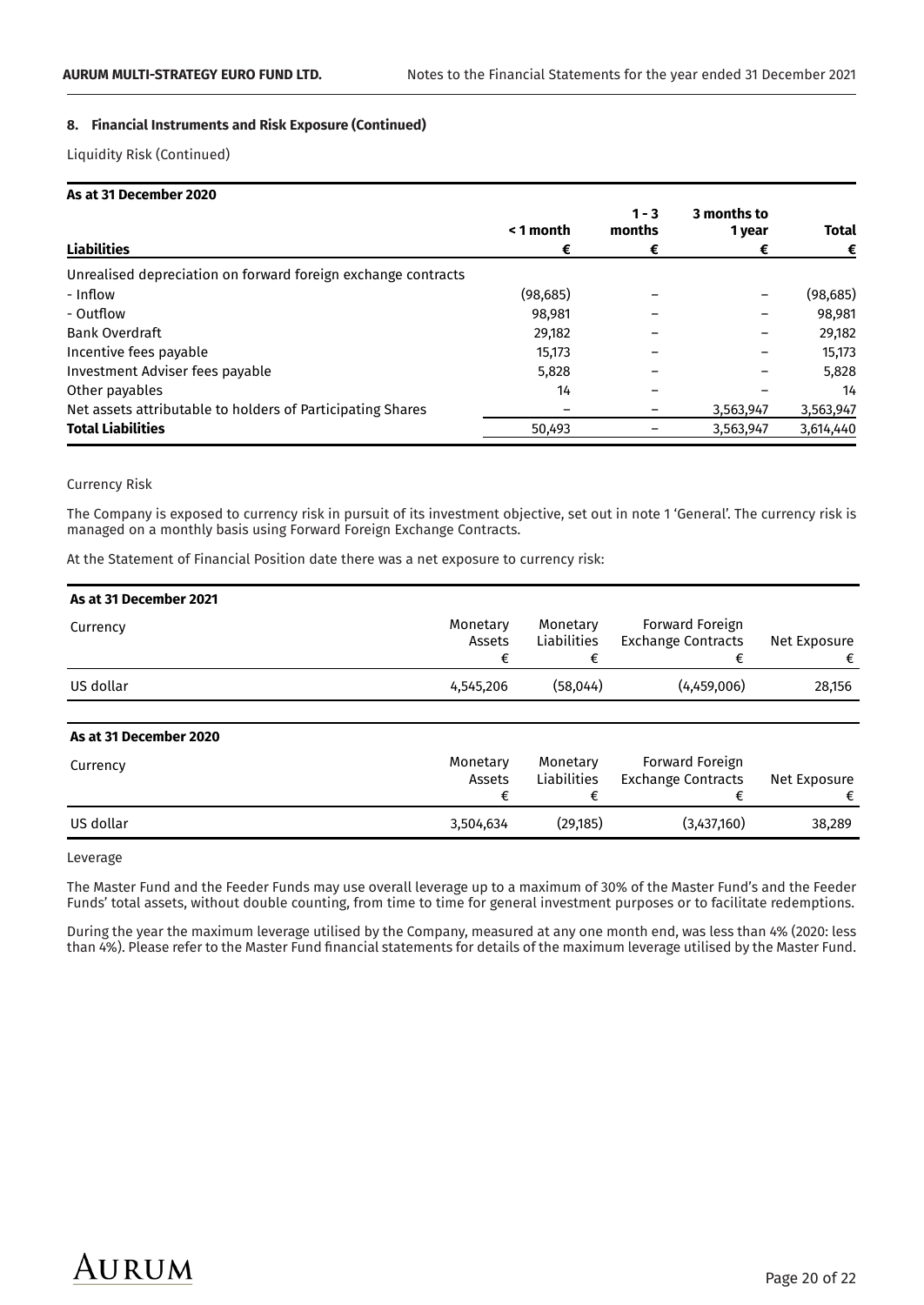# **9. Forward Foreign Exchange Contracts**

As at 31 December 2021, the Company had entered into and not closed Forward Foreign Exchange Contracts to hedge the value of the Company's portfolio.

|                | Open Forward Foreign Currency Transactions at 31 December 2021 |                      |                 |                           |
|----------------|----------------------------------------------------------------|----------------------|-----------------|---------------------------|
| Currency Sold  | <b>Currency Bought</b>                                         | <b>Currency Rate</b> | Maturity date   | Unrealised<br>Gain/(Loss) |
| US\$ 5,160,452 | €                                                              | 1.1305               | 31 January 2022 | 29,332                    |
| € 76,814       | US\$                                                           | 0.8835               | 31 January 2022 | (401)                     |
|                |                                                                |                      |                 | 28,931                    |

### **Open Forward Foreign Currency Transactions at 31 December 2020**

| <b>Currency Sold</b> | <b>Currency Bought</b> | <b>Currency Rate</b> | Maturity date   | Unrealised<br>Gain/(Loss)<br>€ |
|----------------------|------------------------|----------------------|-----------------|--------------------------------|
| US\$ 4,086,905       |                        | 1.1925               | 29 January 2021 | 88,996                         |
| US\$ 121,182         |                        | 1.2280               | 29 January 2021 | (296)                          |
|                      |                        |                      |                 | 88,700                         |

### **10. Fair Value Measurement**

The fair value hierarchy prioritises the inputs to valuation techniques used to measure fair value. The categorisation of assets and liabilities within the hierarchy is explained in note 9 of the Master Fund's notes to the financial statements.

The fair value of investments in the Master Fund is determined using the unadjusted Net Asset Value (Level 2 valuation). The unadjusted Net Asset Value is used because the units in the Master Fund are redeemable at the reportable Net Asset Value at, or approximately at, the measurement date. If this were not to be the case, then the Net Asset Value would be used as a valuation input and an adjustment applied for lack of marketability or liquidity generally based on available market information (Level 3 valuation). Any adjustment would be based on management judgement after considering the period of restrictions and the nature of the Master Fund.

The fair value of Forward Foreign Exchange Contracts is determined by using quoted forward exchange rates at the reporting date (Level 2 valuation) less contracted forward exchange rates.

The following tables represent the financial instruments carried on the Statement of Financial Position at fair value by level within the valuation hierarchy, under IFRS 13 "Fair Value Measurement", as at 31 December 2021 and 31 December 2020:

| Financial assets and liabilities at fair value through profit or loss at 31 December 2021 |         |           |         |           |  |
|-------------------------------------------------------------------------------------------|---------|-----------|---------|-----------|--|
|                                                                                           | Level 1 | Level 2   | Level 3 | Total     |  |
|                                                                                           | €       | €         | €       | €         |  |
| Aurum Multi-Strategy Fund Ltd.                                                            |         | 4,545,205 |         | 4,545,205 |  |
| Net unrealised appreciation on Forward Foreign Exchange Contracts                         |         | 28,931    |         | 28,931    |  |
| Financial assets and liabilities at fair value through profit or loss at                  |         |           |         |           |  |
| 31 December 2021                                                                          |         | 4,574,136 |         | 4,574,136 |  |
| Financial assets and liabilities at fair value through profit or loss at 31 December 2020 |         |           |         |           |  |
|                                                                                           | Level 1 | Level 2   | Level 3 | Total     |  |
|                                                                                           | €       | €         | €       |           |  |
|                                                                                           |         |           |         | €         |  |
| Aurum Multi-Strategy Fund Ltd.                                                            |         | 3,504,634 |         | 3,504,634 |  |
| Net unrealised appreciation on Forward Foreign Exchange Contracts                         |         | 88,700    |         | 88,700    |  |
| Financial assets and liabilities at fair value through profit or loss at                  |         |           |         |           |  |

There were no transfers between Levels 1, 2 or 3 assets held in either year.

No investments have been classified within Level 3 at any time during the year, consequently no reconciliation of Level 3 fair value measurements is required.